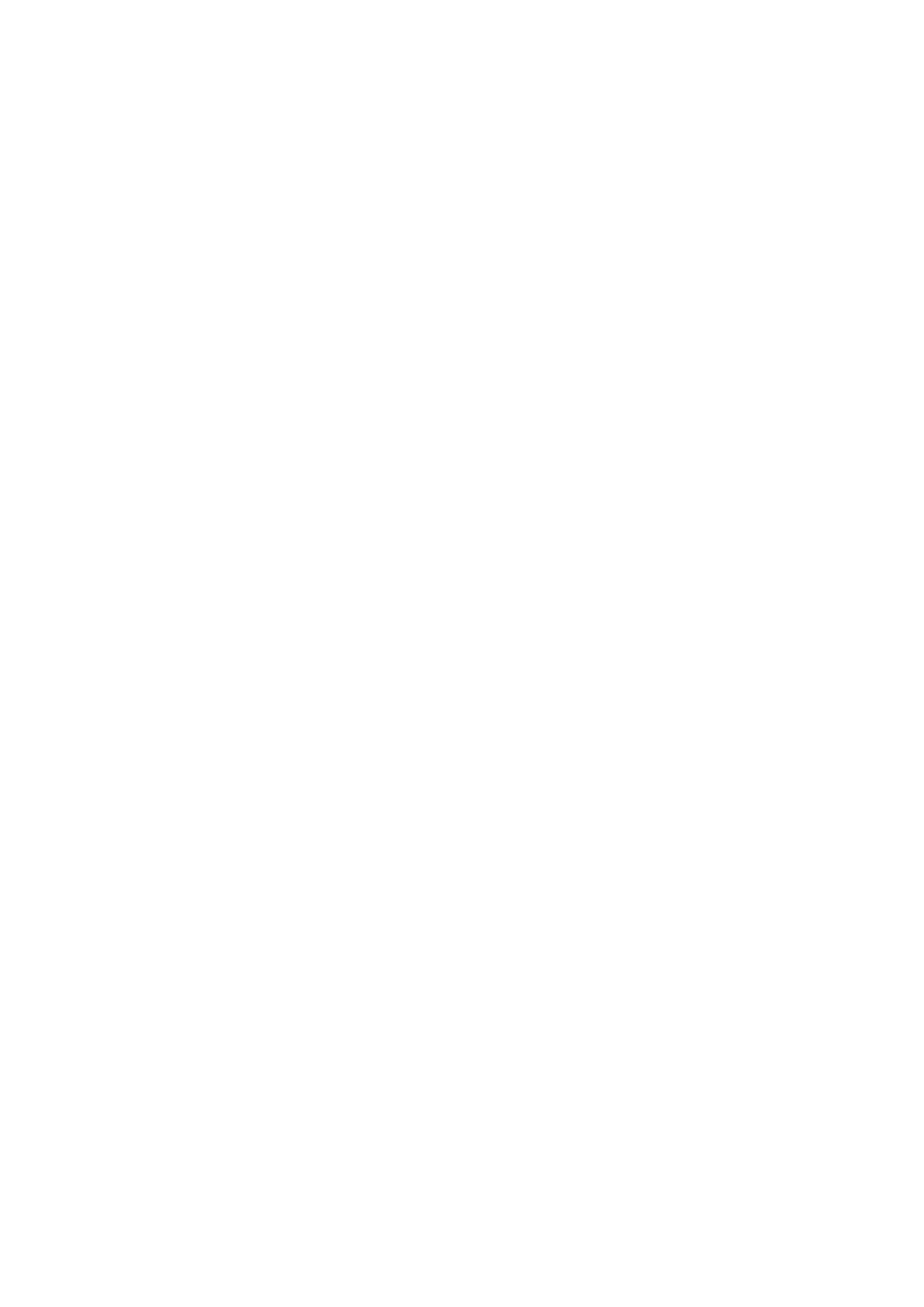# Table of contents

| 1. | <b>Members</b>                                                                                     |                |
|----|----------------------------------------------------------------------------------------------------|----------------|
| 2. |                                                                                                    |                |
| 3. |                                                                                                    |                |
|    | Synchronous functional programming<br>3.1.1.                                                       |                |
|    | 3.1.2.<br>Relaxing synchrony with buffer communication                                             | $\overline{3}$ |
|    | Polyhedral compilation and optimizing compilers<br>3.1.3.                                          | $\overline{4}$ |
|    | Automatic compilation of high performance circuits<br>3.1.4.                                       | $\overline{4}$ |
| 4. |                                                                                                    |                |
| 5. |                                                                                                    |                |
|    | 5.1.<br>Lucid Synchrone                                                                            | 5              |
|    | 5.2.<br>ReactiveML                                                                                 | 5              |
|    | 5.3.<br>Heptagon                                                                                   | 6              |
|    | 5.4.<br>Lucy-n: an n-synchronous data-flow programming language                                    | 6              |
|    | ML-Sundials<br>5.5.                                                                                | 6              |
|    | 5.6.<br>GCC                                                                                        | $\overline{7}$ |
|    | 5.7.<br>isl                                                                                        | $\overline{7}$ |
|    | 5.8.<br>ppcg                                                                                       | $\overline{7}$ |
|    | 5.9.<br>Ott: tool support for the working semanticist                                              | $\bf 8$        |
|    | 5.10. Lem: a tool for lightweight executable semantics                                             | 8              |
|    | 5.11. Cmmtest: a tool for hunting concurrency compiler bugs                                        | 9              |
| 6. |                                                                                                    | $\overline{9}$ |
|    | Reactive Programming<br>6.1.                                                                       | 9              |
|    | n-Synchronous Languages<br>6.2.                                                                    | 9              |
|    | Strong normal form for large integers, boolean functions and finite automata<br>6.3.               | 10             |
|    | A theory of safe optimisations in the $C11/C+11$ memory model and applications to compiler<br>6.4. |                |
|    | testing                                                                                            | 10             |
|    | 6.5.<br>A verified compiler for relaxed-memory concurrency                                         | 10             |
|    | Compiling C/C++ concurrency from C++11 to POWER<br>6.6.                                            | 11             |
|    | Compilation techniques for synchronous languages<br>6.7.                                           | 11             |
|    | Generation of Parallel Code from Synchronous Programs<br>6.8.                                      | 12             |
|    | Semantics and Implementation of Hybrid System Modelers<br>6.9.                                     | 12             |
| 7. |                                                                                                    |                |
| 8. |                                                                                                    |                |
|    | National Initiatives<br>8.1.                                                                       | 13             |
|    | 8.1.1. ANR                                                                                         | 13             |
|    | 8.1.2. Competitivity Clusters                                                                      | 13             |
|    | 8.2. International Research Visitors                                                               | 13             |
|    | 8.2.1. Visits of International Scientists                                                          | 13             |
|    | Visits to International Teams<br>8.2.2.                                                            | 13             |
| 9. | <b>Dissemination</b>                                                                               | 14             |
|    | Scientific Animation<br>9.1.                                                                       | 14             |
|    | 9.1.1.<br>Event organization                                                                       | 14             |
|    | <b>Editorial</b> boards<br>9.1.2.                                                                  | 14             |
|    | 9.1.3.<br>Program committees                                                                       | 14             |
|    | <b>Invited Presentations</b><br>9.1.4.                                                             | 15             |
|    | Teaching - Supervision - Juries<br>9.2.                                                            | 15             |
|    | 9.2.1.<br>Teaching                                                                                 | 15             |
|    | 9.2.2.<br>Supervision                                                                              | 15             |
|    | 9.2.3.<br>Juries                                                                                   | 16             |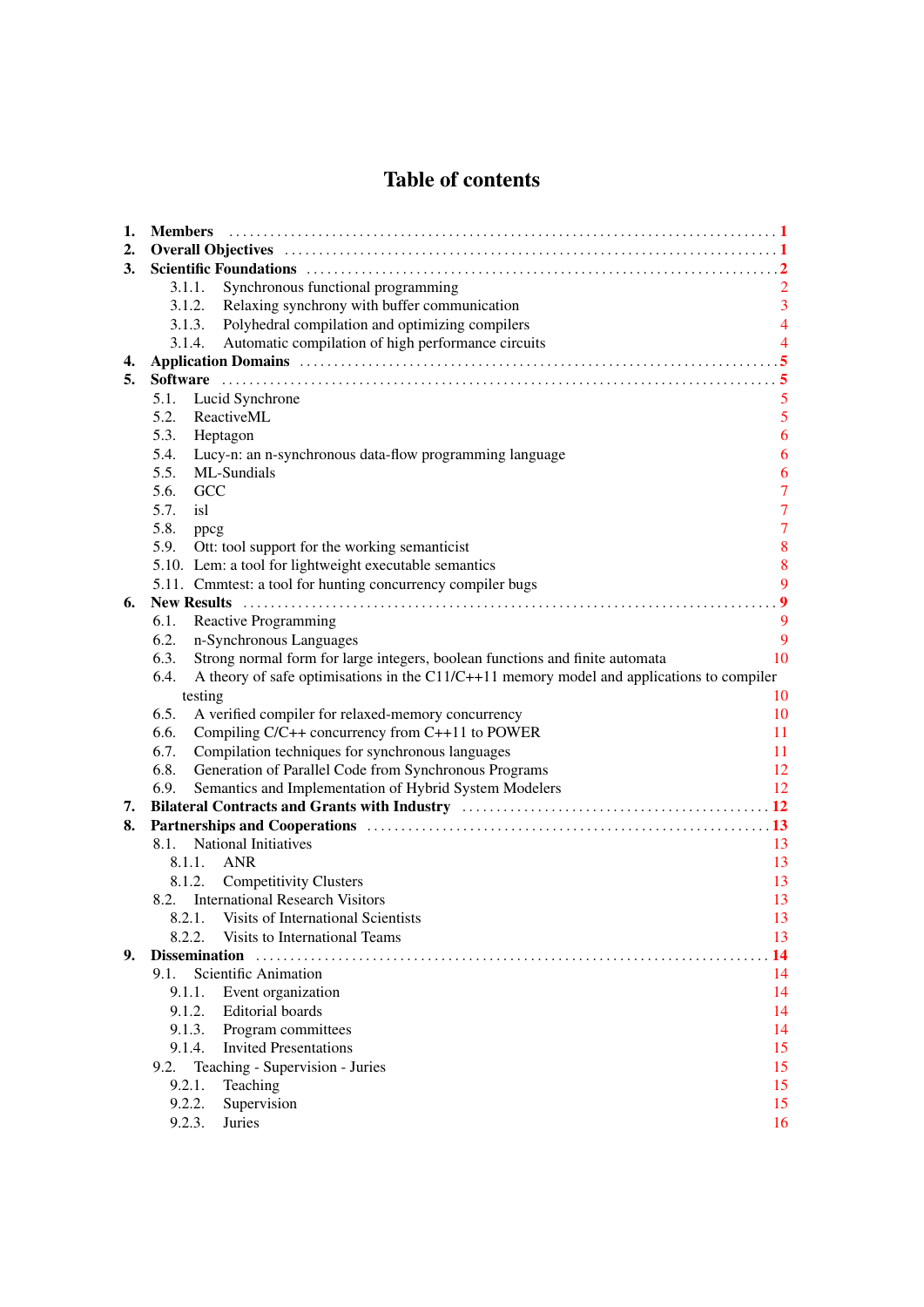|  | 9.3. Popularization |  |  |  |
|--|---------------------|--|--|--|
|  |                     |  |  |  |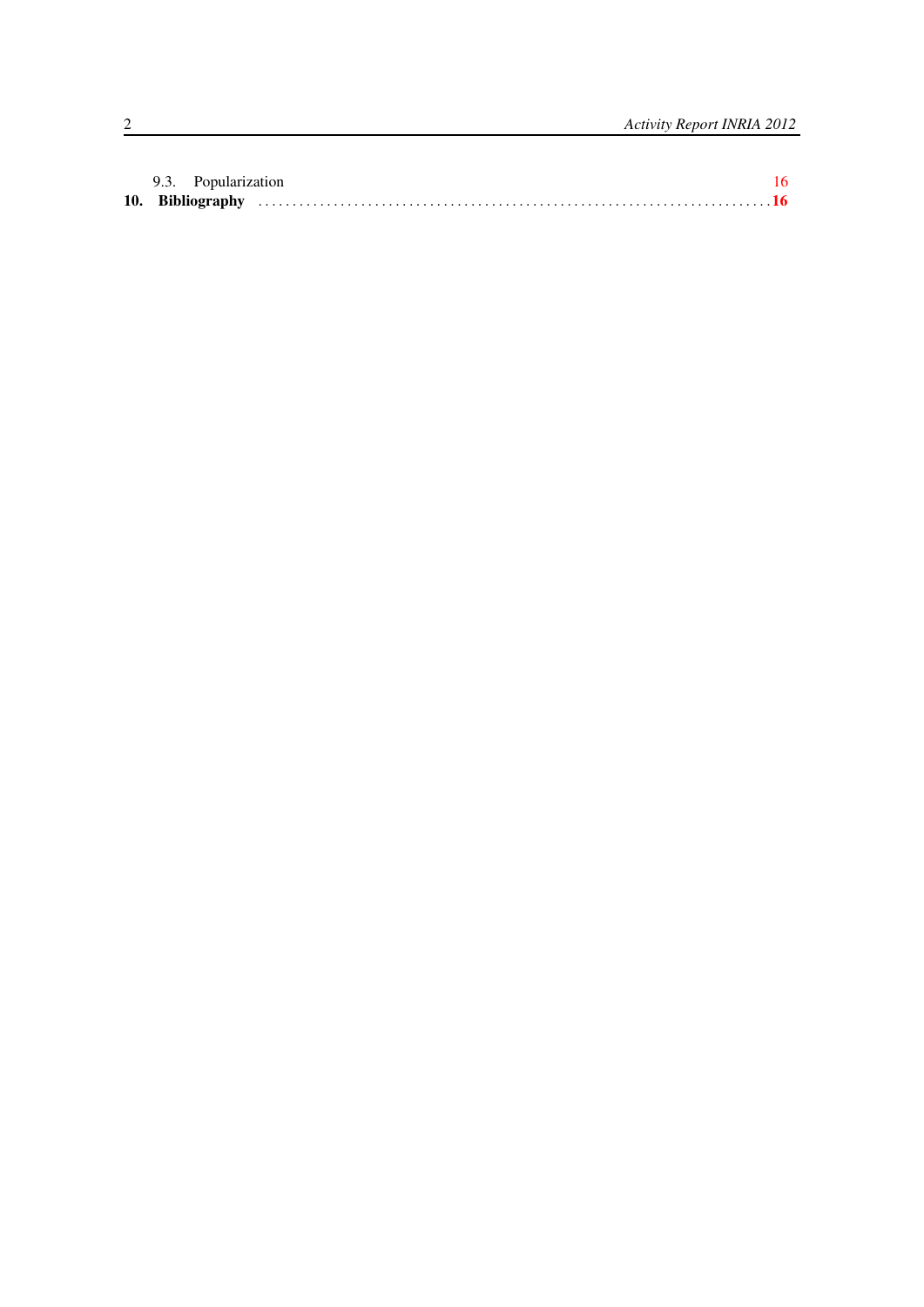# Project-Team PARKAS

Keywords: Compiling, Embedded Systems, Parallelism, Programming Languages, Synchronous Languages

*Address : Département d'Informatique, École Normale Supérieure, 45 rue d'Ulm, 75005 Paris.*

*Creation of the Project-Team:* April 01, 2011 *, Updated into Project-Team:* January 01, 2012 .

# <span id="page-4-0"></span>1. Members

#### Research Scientists

Albert Cohen [Senior Researcher Inria, HdR] Francesco Zappa Nardelli [Junior Researcher Inria, since September 2012] Timothy Bourke [Starting Researcher]

#### Faculty Members

Marc Pouzet [Team leader, ENS, Professor at UPMC, HdR] Louis Mandel [Université Paris Sud] Jean Vuillemin [ENS, Director of DI until August 2011, HdR]

#### PhD Students

Cedric Auger [Université Paris Sud, MESR scholarship] Léonard Gérard [Université Paris Sud, AMN] Robin Morisset [ENS contract, from November 2012] Cédric Pasteur [Université Paris Diderot, AMX] Ramakrishna Upadrasta [Université Paris Sud, MESR scholarship] Tobias Grosser [Google Doctoral Fellowship] Feng Li [UPMC, ENS contract, FP7 grant] Riyadh Baghdadi [UPMC, ENS contract, FP7 grant] Nhat Minh Le [ENS, FP7 grant] Adrien Guatto [ENS contract] Jean-Yves Vet [UPMC, External student, CEA DAM] Camille Gallet [UPMC, External student, CEA DAM] Ivan Llopard [UPMC, External student, CEA LETI]

#### Post-Doctoral Fellows

Antoniu Pop [FP7 grant] Boubacar Diouf [BGLE grant (investissements d'avenir)] Jun Inoue [FP7 grant] Mehdi Dogguy [ANR grant, until nov. 2012] Sven Verdoolaege [ENS, 80%, FP7 grant] Serge Guelton [ENS, 50%, FP7 grant]

# <span id="page-4-1"></span>2. Overall Objectives

## 2.1. Overall Objectives

The goal of the project is the design, semantics and compilation of languages for the implementation of provably safe and efficient computing systems. We are driven by the ideal of a unique source code used both to *program* and *simulate* a wide variety of systems, including (1) embedded real-time controllers (e.g., fly-bywire, engine control); (2) computationally intensive applications (e.g., video); (3) the simulation of (a possibly huge number of) embedded systems in close interaction (e.g., simulation of electrical or sensor networks,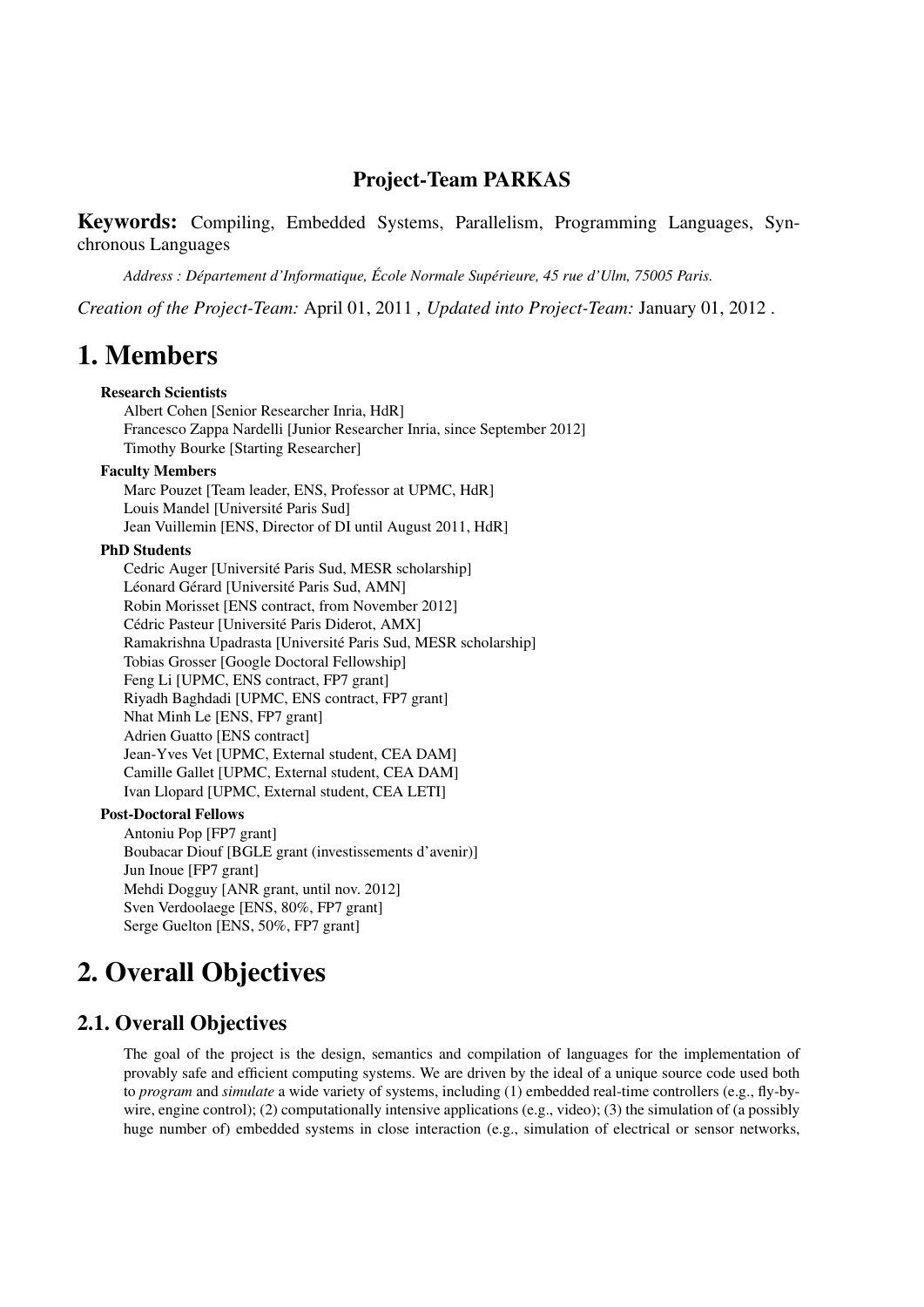train tracking). All these applications share the need for formally defined languages used both for simulation and the generation of target code. For that purpose, we design languages and experiment with compilers that transform mathematical specifications of systems into target code, that may execute on parallel (multi-core) architectures.

Our research team draws inspiration and focus from the simplicity and complementarity of the data-flow model of Kahn process networks, synchronous concurrency, and the expression of the two in functional languages. To reach our goal, we plan to leverage a large body of formal principles: language design, semantics, type theory, concurrency models (including recent works on the formalisation of relaxed memory models), synchronous circuits and algorithms (code generation, optimization, polyhedral compilation).

# <span id="page-5-0"></span>3. Scientific Foundations

# 3.1. Presentation and originality of the PARKAS team

Our project is founded on our expertise in three complementary domains: (1) synchronous functional programming and its extensions to deal with features such as communication with bounded buffers and dynamic process creation; (2) mathematical models for synchronous circuits; (3) compilation techniques for synchronous languages and optimizing/parallelizing compilers.

A strong point of the team is its experience and investment in the development of languages and compilers. Members of the team also have direct collaborations for several years with major industrial companies in the field and several of our results are integrated in successful products. Our main results are briefly summarized below.

#### *3.1.1. Synchronous functional programming*

<span id="page-5-1"></span>In [\[19\]](#page-21-0), Paul Caspi and Marc Pouzet introduced *synchronous Kahn networks* as those Kahn networks that can be statically scheduled and executed with bounded buffers. This was the origin of the language LUCID SYNCHRONE, <sup>12</sup> an ML extension of the synchronous language LUSTRE with higher-order features, dedicated type systems (clock calculus as a type system  $[19]$ ,  $[29]$ , initialization analysis  $[30]$  and causality analysis [\[31\]](#page-22-0)). The language integrates original features that are not found in other synchronous languages: such as combinations of data flow, control flow, hierarchical automata and signals [\[28\]](#page-21-3), [\[27\]](#page-21-4), and modular code generation [\[20\]](#page-21-5), [\[17\]](#page-20-0).

In 2000, Marc Pouzet started to collaborate with the SCADE team of Esterel-Technologies on the design of a new version of SCADE. <sup>3</sup> Several features of LUCID SYNCHRONE are now integrated into SCADE 6, which has been distributed since 2008, including the programming constructs merge, reset, the clock calculus and the type system. Several results have been developed jointly with Jean-Louis Colaço and Bruno Pagano from Esterel-Technologies, such as ways of combining data-flow and hierarchical automata, and techniques for their compilation, initialization analysis, etc.

Dassault-Systèmes (Grenoble R&D center, part of Delmia-automation) developed the language LCM, a variant of LUCID SYNCHRONE that is used for the simulation of factories. LCM follows closely the principles and programming constructs of LUCID SYNCHRONE (higher-order, type inference, mix of data-flow and hierarchical automata). The team in Grenoble is integrating this development into a new compiler for the language Modelica. <sup>4</sup>

<sup>1</sup> <http://www.di.ens.fr/~pouzet/lucid-synchrone>

<sup>&</sup>lt;sup>2</sup>The name is a reference to Lustre which stands for "Lucid Synchrone et Temps réel".

<sup>3</sup> <http://www.esterel-technologies.com/products/scade-suite/>

<sup>4</sup> <http://www.3ds.com/products/catia/portfolio/dymola/overview/>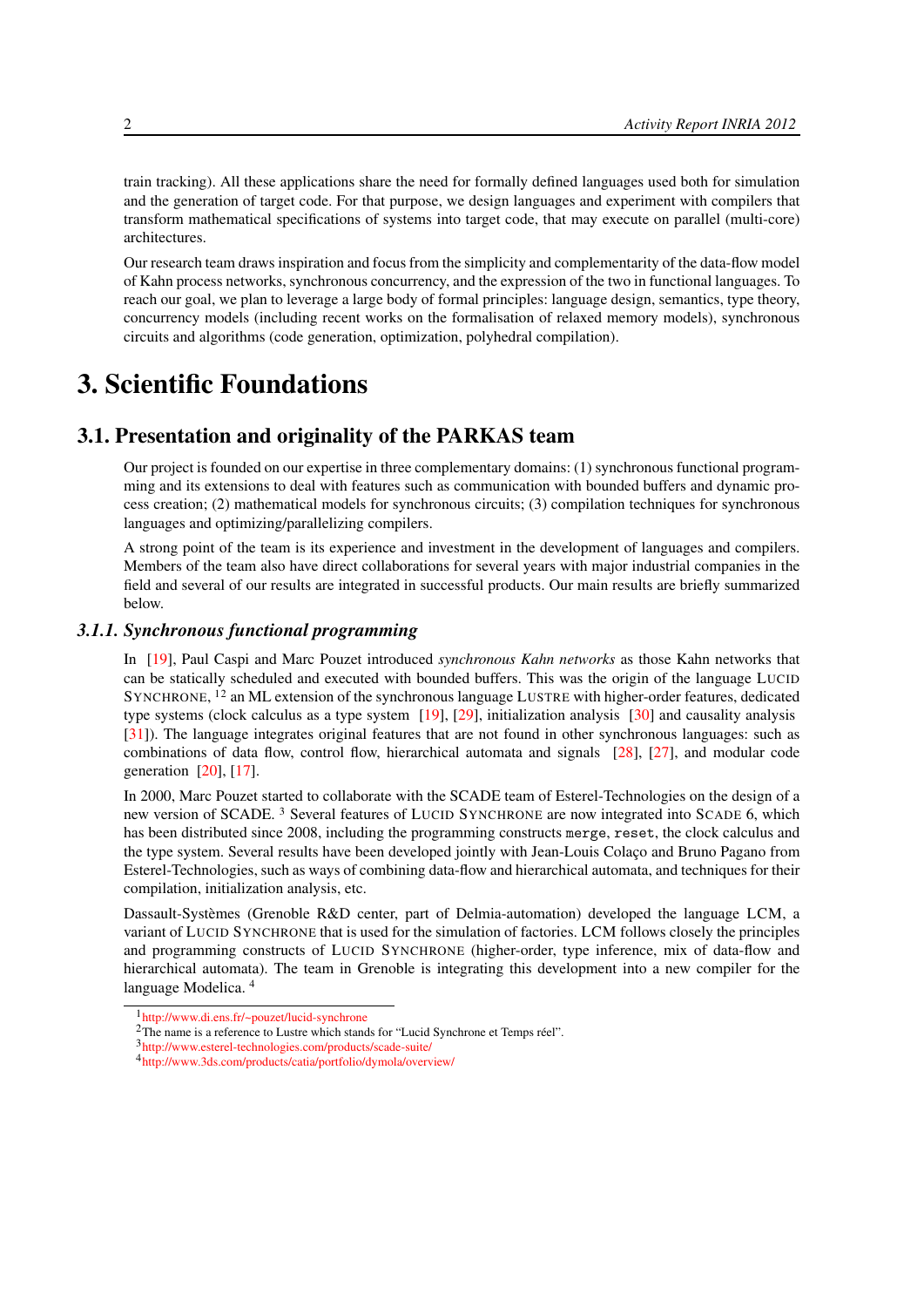In parallel, the goal of  $REACTIVEML<sup>5</sup>$  was to integrate a synchronous concurrency model into an existing ML language, with no restrictions on expressiveness, so as to program a large class of reactive systems, including efficient simulations of millions of communicating processes (e.g., sensor networks), video games with many interactions, physical simulations, etc. For such applications, the synchronous model simplifies system design and implementation, but the expressiveness of the algorithmic part of the language is just as essential, as is the ability to create or stop a process dynamically.

The development of REACTIVEML was started by Louis Mandel during his PhD thesis [\[42\]](#page-22-1), [\[38\]](#page-22-2) and is ongoing. The language extends  $OCAML<sup>6</sup>$  with Esterel-like synchronous primitives — synchronous composition, broadcast communication, pre-emption/suspension — applying the solution of Boussinot [\[18\]](#page-21-6) to solve causality issues.

Several open problems have been solved by Louis Mandel: the interaction between ML features (higherorder) and reactive constructs with a proper type system; efficient simulation that avoids busy waiting. The latter problem is particularly difficult in synchronous languages because of possible reactions to the absence of a signal. In the REACTIVEML implementation, there is no busy waiting: inactive processes have no impact on the overall performance. It turns out that this enables REACTIVEML to simulate millions of (logical) parallel processes and to compete with the best event-driven simulators [\[43\]](#page-22-3).

REACTIVEML has been used for simulating routing protocols in ad-hoc networks [\[37\]](#page-22-4) and large scale sensor networks [\[53\]](#page-23-0). The designer benefits from a real programming language that gives precise control of the level of simulation (e.g., each network layer up to the MAC layer) and programs can be connected to models of the physical environment programmed with LUTIN [\[52\]](#page-23-1). REACTIVEML is used since 2006 by the synchronous team at VERIMAG, Grenoble (in collaboration with France-Telecom) for the development of low-consumption routing protocols in sensor networks.

#### *3.1.2. Relaxing synchrony with buffer communication*

<span id="page-6-0"></span>In the data-flow synchronous model, the clock calculus is a static analysis that ensures execution in bounded memory. It checks that the values produced by a node are instantaneously consumed by connected nodes (synchronous constraint). To program Kahn process networks with bounded buffers (as in video applications), it is thus necessary to explicitly place nodes that implement buffers. The buffers sizes and the clocks at which data must be read or written have to be computed manually. In practice, it is done with simulation or successive tries and errors. This task is difficult and error prone. The aim of the n-synchronous model is to automatically compute at compile time these values while insuring the absence of deadlock.

Technically, it allows processes to be composed whenever they can be synchronized through a bounded buffer [\[21\]](#page-21-7), [\[22\]](#page-21-8). The new flexibility is obtained by relaxing the clock calculus by replacing the equality of clocks by a sub-typing rule. The result is a more expressive language which still offers the same guarantees as the original. The first version of the model was based on clocks represented as ultimately periodic binary words [\[57\]](#page-23-2). It was algorithmically expensive and limited to periodic systems. In [\[25\]](#page-21-9), an abstraction mechanism is proposed which permits direct reasoning on sets of clocks that are defined as a rational slope and two shifts. An implementation of the n-synchronous model, named LUCY-N, was developed in 2009 [\[39\]](#page-22-5), as was a formalization of the theory in COQ [\[26\]](#page-21-10). We also worked on low-level compiler and runtime support to parallelize the execution of relaxed synchronous systems, proposing a portable intermediate language and runtime library called ERBIUM [\[44\]](#page-22-6).

This work started as a collaboration between Marc Pouzet (LIP6, Paris, then LRI and Inria Proval, Orsay), Marc Duranton (Philips Research then NXP, Eindhoven), Albert Cohen (Inria Alchemy, Orsay) and Christine Eisenbeis (Inria Alchemy, Orsay) on the real-time programming of video stream applications in set-top boxes. It was significantly extended by Louis Mandel and Florence Plateau during her PhD thesis [\[47\]](#page-23-3) (supervised by Marc Pouzet and Louis Mandel). Low-level support has been investigated with Cupertino Miranda, Philippe Dumont (Inria Alchemy, Orsay) and Antoniu Pop (Mines ParisTech).

<sup>5</sup> <http://rml.lri.fr/>

<sup>&</sup>lt;sup>6</sup>More precisely a subset of OCAML without objects or functors.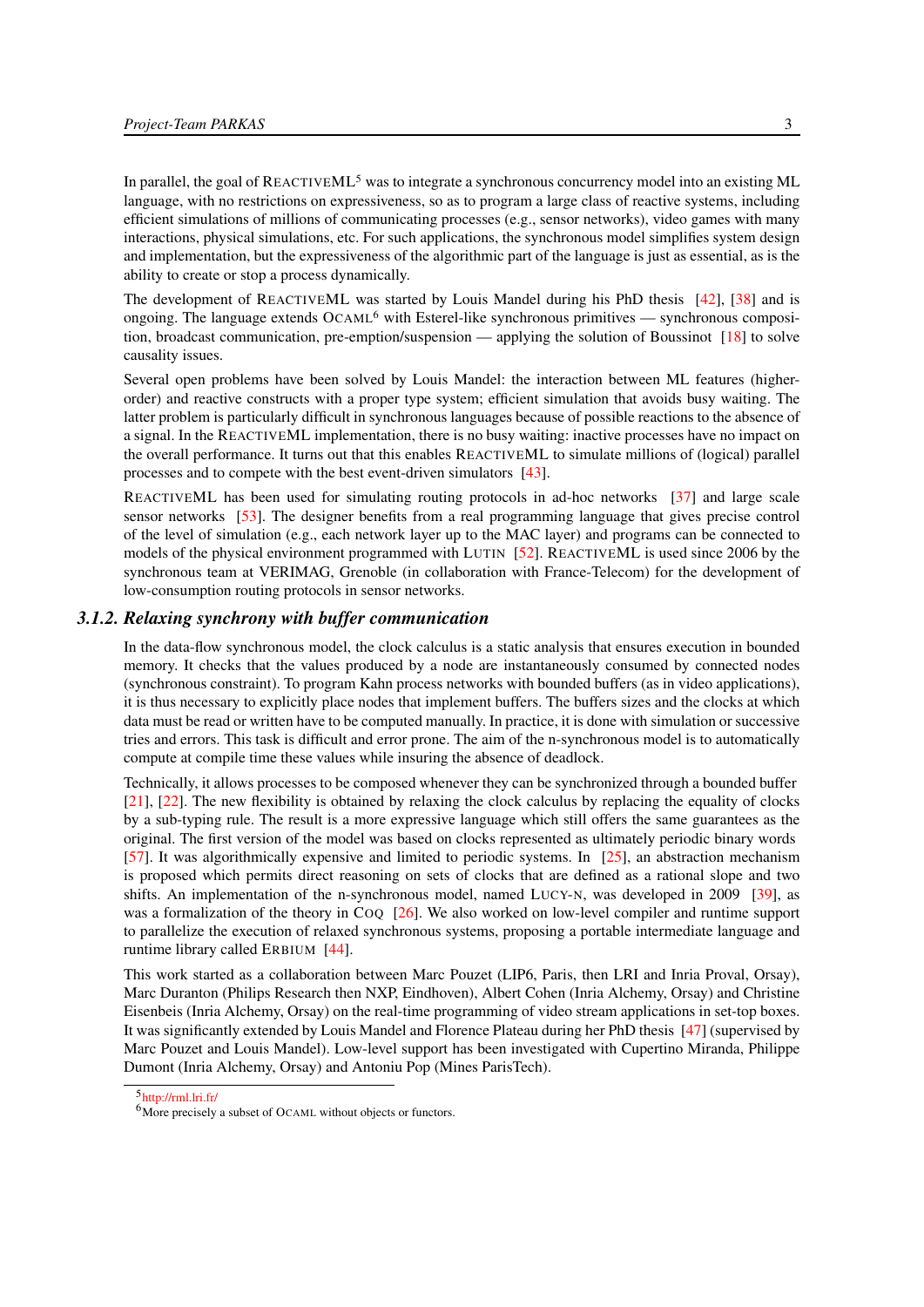#### *3.1.3. Polyhedral compilation and optimizing compilers*

<span id="page-7-0"></span>Despite decades of progress, the best parallelizing and optimizing compilers still fail to extract parallelism and to perform the necessary optimizations to harness multi-core processors and their complex memory hierarchies. *Polyhedral compilation* aims at facilitating the construction of more effective optimization and parallelization algorithms. It captures the flow of data between individual instances of statements in a loop nest, allowing to accurately model the behavior of the program and represent complex parallelizing and optimizing transformations. Affine multidimensional scheduling is one of the main tools in polyhedral compilation [\[32\]](#page-22-7). Albert Cohen, in collaboration with Cédric Bastoul, Sylvain Girbal, Nicolas Vasilache, Louis-Noël Pouchet and Konrad Trifunovic (LRI and Inria Alchemy, Orsay) has contributed to a large number of research, development and transfer activities in this area.

The relation between polyhedral compilation and data-flow synchrony has been identified through data-flow array languages [\[36\]](#page-22-8), [\[35\]](#page-22-9), [\[54\]](#page-23-4), [\[33\]](#page-22-10) and the study of the scheduling and mapping algorithms for these languages. We would like to deepen the exploration of this link, embedding polyhedral techniques into the compilation flow of data-flow, relaxed synchronous languages.

Our previous work led to the design of a theoretical and algorithmic framework rooted in the polyhedral model of compilation, and to the implementation of a set of tools based on production compilers (Open64, GCC) and source-to-source prototypes (PoCC, [http://pocc.sourceforge.net\)](http://pocc.sourceforge.net). We have shown that not only does this framework simplify the problem of building complex loop nest optimizations, but also that it scales to real-world benchmarks [\[23\]](#page-21-11), [\[34\]](#page-22-11), [\[50\]](#page-23-5), [\[49\]](#page-23-6). The polyhedral model has finally evolved into a mature, production-ready approach to solve the challenges of maximizing the scalability and efficiency of loop-based computations on a variety of high performance and embedded targets.

After an initial experiment with Open64 [\[24\]](#page-21-12), [\[23\]](#page-21-11), we ported these techniques to the GCC compiler [\[48\]](#page-23-7), [\[56\]](#page-23-8), [\[55\]](#page-23-9), applying them to multi-level parallelization and optimization problems, including vectorization and exploitation of thread-level parallelism. Independently, we made significant progress in the design of effective optimization heuristics, working on the interactions between the semantics of the compiler's intermediate representation and the structure of the optimization space [\[50\]](#page-23-5), [\[49\]](#page-23-6), [\[51\]](#page-23-10). These results open opportunities for complex optimizations that target larger problems, such as the scheduling and placement of process networks, or the offloading of computational kernels to hardware accelerators (such as GPUs).

#### *3.1.4. Automatic compilation of high performance circuits*

<span id="page-7-1"></span>For both cost and performance reasons, computing systems tightly couple parts realized in hardware with parts realized in software. The boundary between hardware and software keeps moving with the underlying technology and the external economic pressure. Moreover, thanks to FPGA technology, hardware itself has become programmable. There is now a pressing need from industry for hardware/software co-design, and for tools which automatically turn software code into hardware circuits, or more usually, into hybrid code that simultaneously targets GPUs, multiple cores, encryption ASICs, and other specialized chips.

Departing from customary C-to-VHDL compilation, we trust that sharper results can be achieved from source programs that specify bit-wise time/space behavior in a rigorous synchronous language, rather than just the I/O behavior in some (ill-specified) subset of C. This specification allows the designer to also program the (asynchronous) environment in which to operate the entire system, and to profile/measure/control each variable of the design.

At any time, the designer can edit a single specification of the system, from which both the software and the hardware are automatically compiled, and guaranteed to be compatible. Once correct (functionally and with respect to the behavioral specification), the application can be automatically deployed (and tested) on a hard/soft hybrid co-design support.

Key aspects of the advocated methodology were validated by Jean Vuillemin in the design of a PAL2HDTV video sampler [\[45\]](#page-23-11), [\[46\]](#page-23-12). The circuit was automatically compiled from a synchronous source specification, decorated and guided by a few key hints to the hardware back-end, that targetted an FPGA running at real-time video specifications: a tightly-packed highly-efficient design at 240MHz, generated 100% automatically from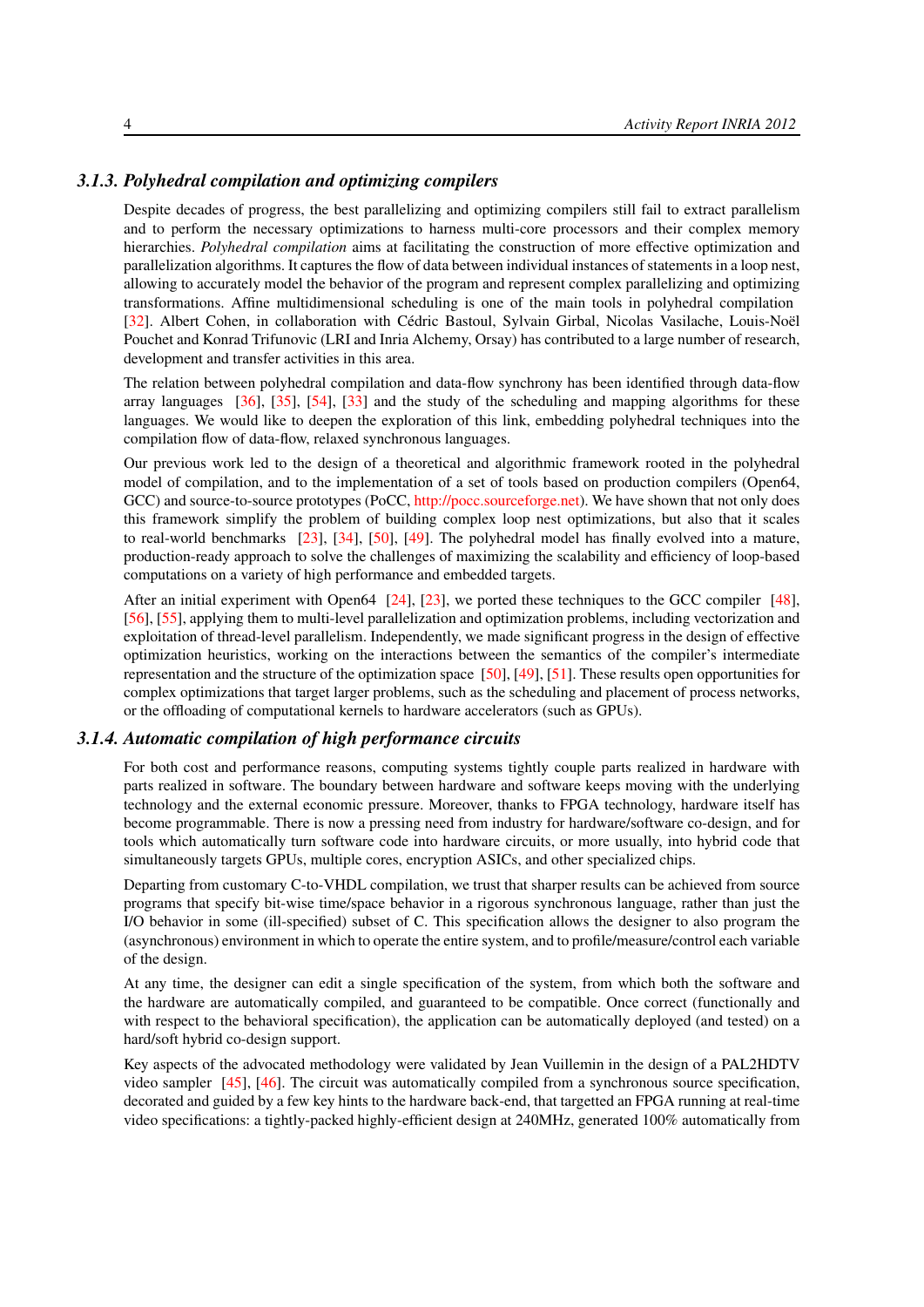the application specification source code, and including all run-time/debug/test/validate ancillary software. It was subsequently commercialized on FPGA by LetItWave, and then on ASIC by Zoran. This successful experience underlines our research perspectives on parallel synchronous programming.

# <span id="page-8-0"></span>4. Application Domains

## 4.1. Application Domains

The project addresses the design, semantics and implementation of programming languages together with compilation techniques to develop provably safe and efficient computing systems. Traditional applications can be found in safety critical embedded systems with hard real-time constraints such as avionics (e.g., fly-by-wire command), railways (e.g., on board control, engine control), nuclear plants (e.g., emergency control of the plant). While embedded applications have been centralized, they are now massively parallel and physically distributed (e.g., sensor networks, train tracking, distributed simulation of factories) and they integrate computationally intensive algorithms (e.g., video processing) with a mix of hard and soft real-time constraints. Finally, systems are heterogeneous with discrete devices communicating with physical ones (e.g., interface between analog and digital circuits). Programming and simulating a whole system from a unique source code, with static guarantees on the reproducibility of simulations together with a compiler to generate target embedded code is a scientific and industrial challenge of great importance.

# <span id="page-8-1"></span>5. Software

#### 5.1. Lucid Synchrone

<span id="page-8-2"></span>Participant: Marc Pouzet [contact].

Synchronous languages, type and clock inference, causality analysis, compilation

Lucid Synchrone is a language for the implementation of reactive systems. It is based on the synchronous model of time as provided by Lustre combined with features from ML languages. It provides powerful extensions such as type and clock inference, type-based causality and initialization analysis and allows to arbitrarily mix data-flow systems and hierarchical automata or flows and valued signals.

It is distributed under binary form, at URL [http://www.di.ens.fr/~pouzet/lucid-synchrone/.](http://www.di.ens.fr/~pouzet/lucid-synchrone/)

The language was used, from 1996 to 2006 as a laboratory to experiment various extensions of the language Lustre. Several programming constructs (e.g. merge, last, mix of data-flow and control-structures like automata), type-based program analysis (e.g., typing, clock calculus) and compilation methods, originaly introduced in Lucid Synchrone are now integrated in the new SCADE 6 compiler developped at Esterel-Technologies and commercialized since 2008.

Three major release of the language has been done and the current version is V3 (dev. in 2006). The language is still used for teaching and in our research but we do not develop it anymore. Nonetheless, we have integrated several features from Lucid Synchrone in new research prototypes described below.

## 5.2. ReactiveML

<span id="page-8-3"></span>Participants: Mehdi Dogguy, Louis Mandel [contact], Cédric Pasteur.

Programming language, synchronous reactive programming, concurrent systems, dedicated type-systems.

ReactiveML is a programming language dedicated to the implementation of interactive systems as found in graphical user interfaces, video games or simulation problems. ReactiveML is based on the synchronous reactive model due to Boussinot, embedded in an ML language (OCaml).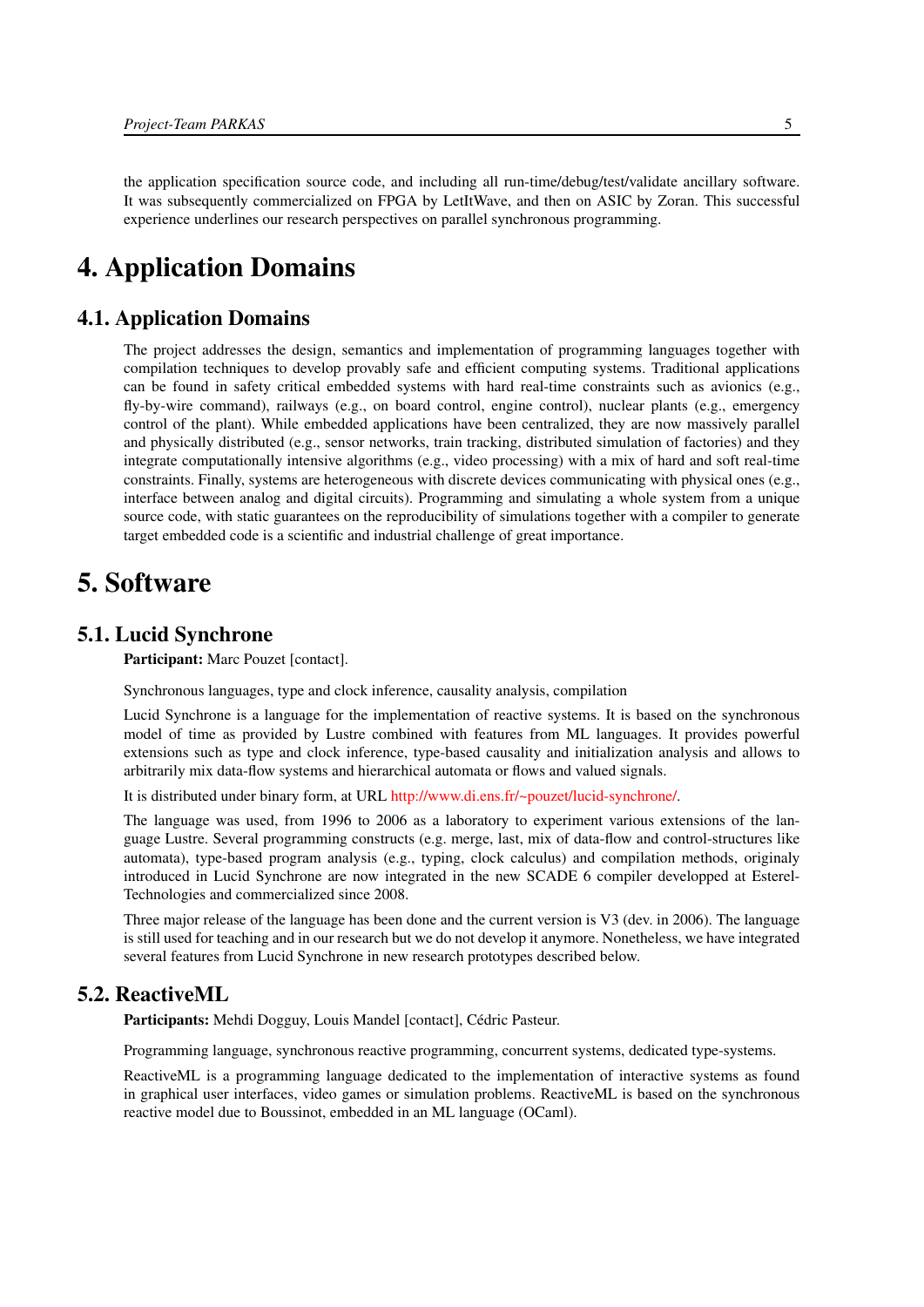The Synchronous reactive model provides synchronous parallel composition and dynamic features like the dynamic creation of processes. In ReactiveML, the reactive model is integrated at the language level (not as a library) which leads to a safer and a more natural programming paradigm.

ReactiveML is distributed at URL [http://rml.lri.fr.](http://rml.lri.fr) The compiler is distributed under the terms of the Q Public License and the library is distributed under the terms of the GNU Library General Public License. The development of ReactiveML started at the University Paris 6 (from 2002 to 2006).

The language was mainly used for the simulation of mobile ad hoc networks at the Pierre and Marie Curie University and for the simulation of sensor networks at France Telecom and Verimag (CNRS, Grenoble).

In 2012, a new automatic build system for ReactiveML program based on ocamlbuild has been implemented. A new static analysis which checks that programs cooperate has been developed. A full ReactiveML toplevel compiled into JavaScript has been made available at [http://rml.lri.fr/tryrml.](http://rml.lri.fr/tryrml) The ReactiveML distribution has also been cleaned up.

#### 5.3. Heptagon

<span id="page-9-0"></span>Participants: Cédric Pasteur [contact], Brice Gelineau, Léonard Gérard, Adrien Guatto, Marc Pouzet.

Synchronous languages, compilation, optimizing compilation, parallel code generation, behavioral synthesis.

Heptagon is an experimental language for the implementation of embedded real-time reactive systems. It is developed inside the Synchronics large-scale initiative, in collaboration with Inria Rhones-Alpes. It is essentially a subset of Lucid Synchrone, without type inference, type polymorphism and higher-order. It is thus a Lustre-like language extended with hierchical automata in a form very close to SCADE 6. The intention for making this new language and compiler is to develop new aggressive optimization techniques for sequential C code and compilation methods for generating parallel code for different platforms. This explains much of the simplifications we have made in order to ease the development of compilation techniques.

Some extensions have already been made, most notably automata. It's currently used to experiment with linear typing for arrays and also to introduce a concept of asynchronous parallel computations. The compiler developed in our team generates C, java and VHDL code.

Heptagon is jointly developed by Gwenael Delaval and Alain Girault from the Inria POP ART team (Grenoble).

# 5.4. Lucy-n: an n-synchronous data-flow programming language

<span id="page-9-1"></span>Participants: Louis Mandel [contact], Adrien Guatto, Marc Pouzet.

Lucy-n is a language to program in the n-synchronous model. The language is similar to Lustre with a buffer construct. The Lucy-n compiler ensures that programs can be executed in bounded memory and automatically computes buffer sizes. Hence this language allows to program Kahn networks, the compiler being able to statically compute bounds for all FIFOs in the program.

The language compiler and associated tools are available in a binary form at [http://www.lri.fr/~mandel/lucy-n.](http://www.lri.fr/~mandel/lucy-n)

<span id="page-9-2"></span>In 2012, a first version of the code generator has been distributed. The typing algorithms has been improved.

# 5.5. ML-Sundials

Participants: Timothy Bourke, Marc Pouzet [contact].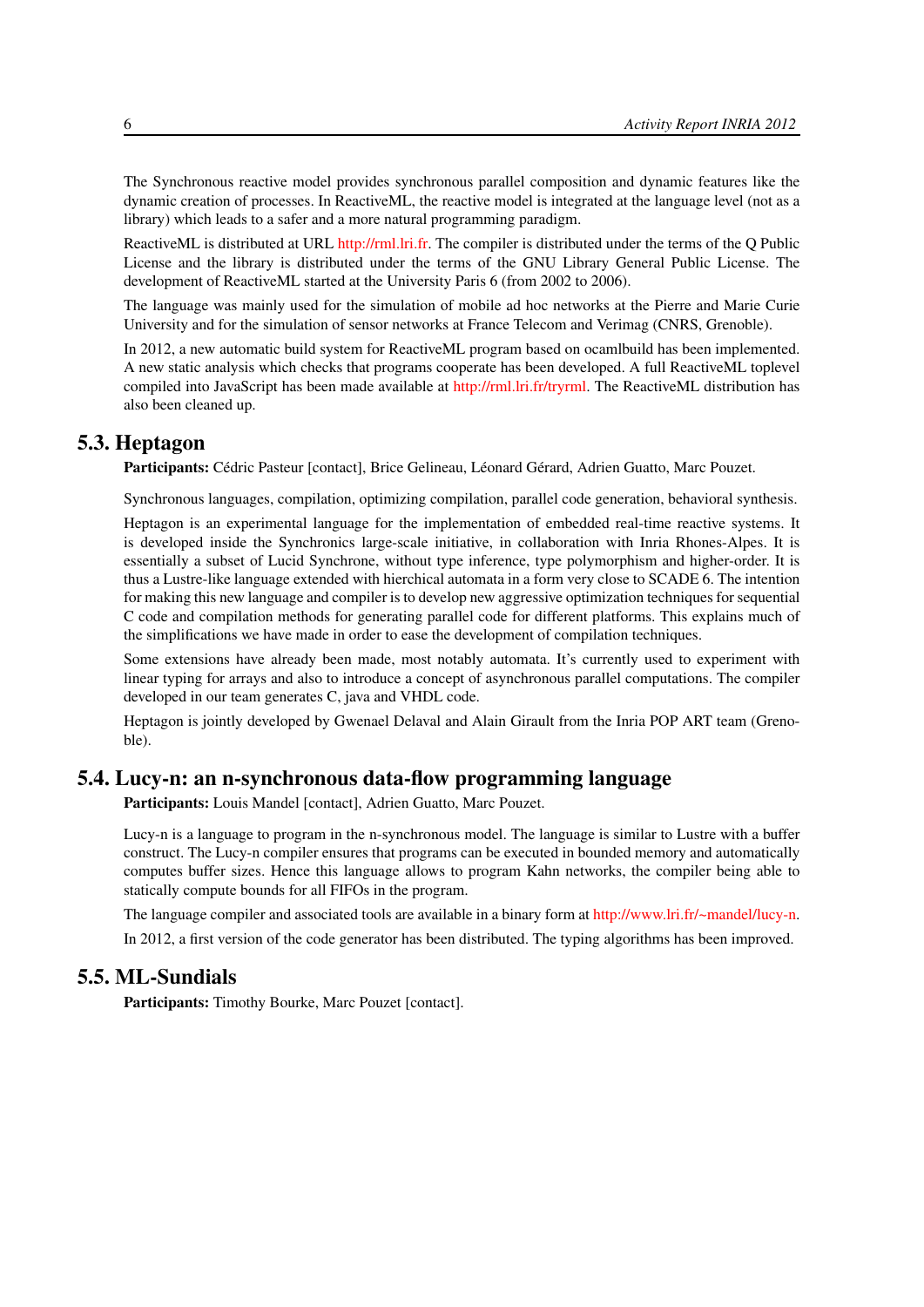ML-Sundials library provides an Ocaml interface to the Sundials numerical suite  $\frac{7}{7}$  (version 2.4.0). This library is used for solving and initial value problem and includes a zero-crossing detection mechanism. Only the CVODE solver with serial nvectors is currently supported. The structure and naming conventions largely follow the original libraries, both for ease of reading the existing documentation and for converting existing source code, but several changes have been made for programming convenience, namely:

- solver sessions are configured through algebraic data types rather than through multiple function calls,
- error conditions are signalled by exceptions rather than return codes (including in user-supplied callback routines),
- closures (partial applications of higher-order functions) are used to share user data between callback routines, and,
- explicit free commands are not necessary nor provided since Ocaml is a garbage-collected language.

<span id="page-10-0"></span>The library is in use in a new synchronous hybrid language we are currently developping.

# 5.6. GCC

Participants: Albert Cohen [contact], Tobias Grosser, Antoniu Pop, Feng Li, Riyadh Baghdadi, Nhat Minh Le.

Compilation, optimizing compilation, parallel data-flow programming automatic parallelization, polyhedral compilation. <http://gcc.gnu.org>

Licence: GPLv3+ and LGPLv3+

The GNU Compiler Collection includes front ends for C, C++, Objective-C, Fortran, Java, Ada, and Go, as well as libraries for these languages (libstdc++, libgcj,...). GCC was originally written as the compiler for the GNU operating system. The GNU system was developed to be 100% free software, free in the sense that it respects the user's freedom.

PARKAS contributes to the polyhedral compilation framework, also known as Graphite. We also distribute an experimental branch for a stream-programming extension of OpenMP, parallel data-flow programming, and automatic parallelization to a data-flow runtime or architecture. This experiment borrows key design elements to synchronous data-flow languages.

<span id="page-10-1"></span>Tobias Grosser is the maintainer of the Graphite optimization pass of GCC.

# 5.7. isl

Participants: Sven Verdoolaege [contact], Tobias Grosser, Albert Cohen.

Presburger arithmetic, integer linear programming, polyhedral library, automatic parallelization, polyhedral compilation. <http://freshmeat.net/projects/isl>

Licence: MIT

isl is a library for manipulating sets and relations of integer points bounded by linear constraints. Supported operations on sets include intersection, union, set difference, emptiness check, convex hull, (integer) affine hull, integer projection, transitive closure (and over-approximation), computing the lexicographic minimum using parametric integer programming. It also includes an ILP solver based on generalized basis reduction. isl also supports affine transformations for polyhedral compilation.

## 5.8. ppcg

<span id="page-10-2"></span>Participants: Sven Verdoolaege [contact], Tobias Grosser, Riyadh Baghdadi, Albert Cohen.

<sup>7</sup> <https://computation.llnl.gov/casc/sundials/main.html>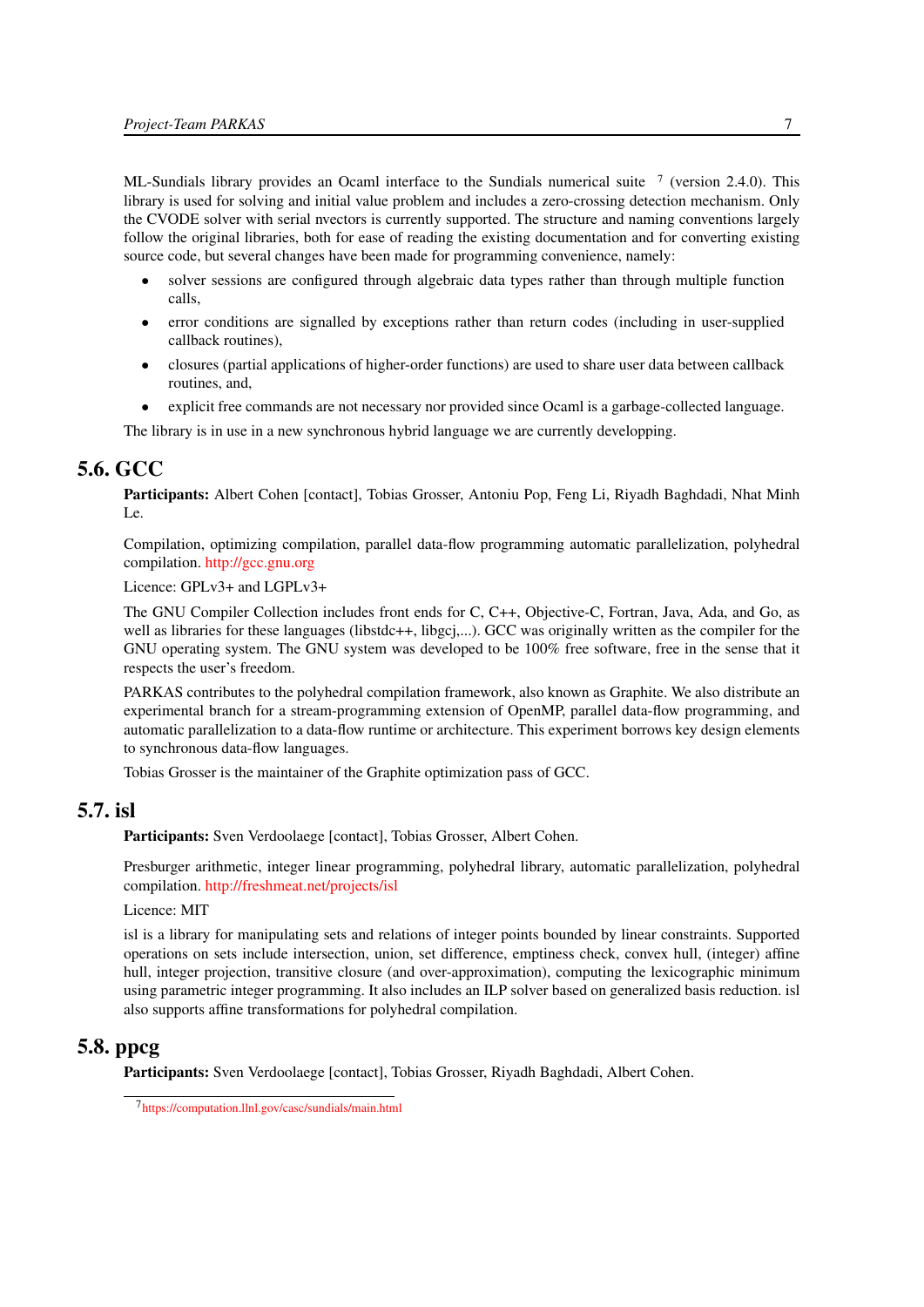Presburger arithmetic, integer linear programming, polyhedral library, automatic parallelization, polyhedral compilation. <http://freshmeat.net/projects/ppcg>

Licence: LGPLv2.1+

More tools are being developed, based on isl. PPCG is our source-to-source research tool for automatic parallelization in the polyhedral model. It serves as a test bet for many algorithms and heuristics published by our group, and is currently the best automatic parallelizer for CUDA (on the Polybench suite).

#### 5.9. Ott: tool support for the working semanticist

<span id="page-11-0"></span>Participant: Francesco Zappa Nardelli [contact].

Languages, semantics, tool support, theorem prouvers.

Ott is a tool for writing definitions of programming languages and calculi. It takes as input a definition of a language syntax and semantics, in a concise and readable ASCII notation that is close to what one would write in informal mathematics. It generates output:

- 1. a LaTeX source file that defines commands to build a typeset version of the definition;
- 2. a Coq version of the definition;
- 3. an Isabelle version of the definition; and
- 4. a HOL version of the definition.

Additionally, it can be run as a filter, taking a LaTeX/Coq/Isabelle/HOL source file with embedded (symbolic) terms of the defined language, parsing them and replacing them by typeset terms.

The main goal of the Ott tool is to support work on large programming language definitions, where the scale makes it hard to keep a definition internally consistent, and to keep a tight correspondence between a definition and implementations. We also wish to ease rapid prototyping work with smaller calculi, and to make it easier to exchange definitions and definition fragments between groups. The theorem-prover backends should enable a smooth transition between use of informal and formal mathematics.

In collaboration with Peter Sewell (Cambridge University).

The current version of Ott is about 30000 lines of OCaml. The tool is available from [http://moscova.inria.fr/](http://moscova.inria.fr/~zappa/software/ott) [~zappa/software/ott](http://moscova.inria.fr/~zappa/software/ott) (BSD licence). It is widely used in the scientific community.

In 2012 we implemented several bug-fixes and we kept the theorem prouver backends up-to date with the prover evolution. We have also been working toward a closer integration with the Lem tool.

<span id="page-11-1"></span>The currently relased version is 0.21.2.

#### 5.10. Lem: a tool for lightweight executable semantics

Participant: Francesco Zappa Nardelli [contact].

Languages, semantics, tool support, theorem prouvers.

Lem is a lightweight tool for writing, managing, and publishing large scale semantic definitions. It is also intended as an intermediate language for generating definitions from domain-specific tools, and for porting definitions between interactive theorem proving systems (such as Coq, HOL4, and Isabelle). As such it is a complementary tool to Ott.

Lem resembles a pure subset of Objective Caml, supporting typical functional programming constructs, including top-level parametric polymorphism, datatypes, records, higher-order functions, and pattern matching. It also supports common logical mechanisms including list and set comprehensions, universal and existential quantifiers, and inductively defined relations. From this, Lem generates OCaml, HOL4 and Isabelle code; the OCaml backend uses a finite set library (and does not yet support inductive relations). A Coq backend is in development.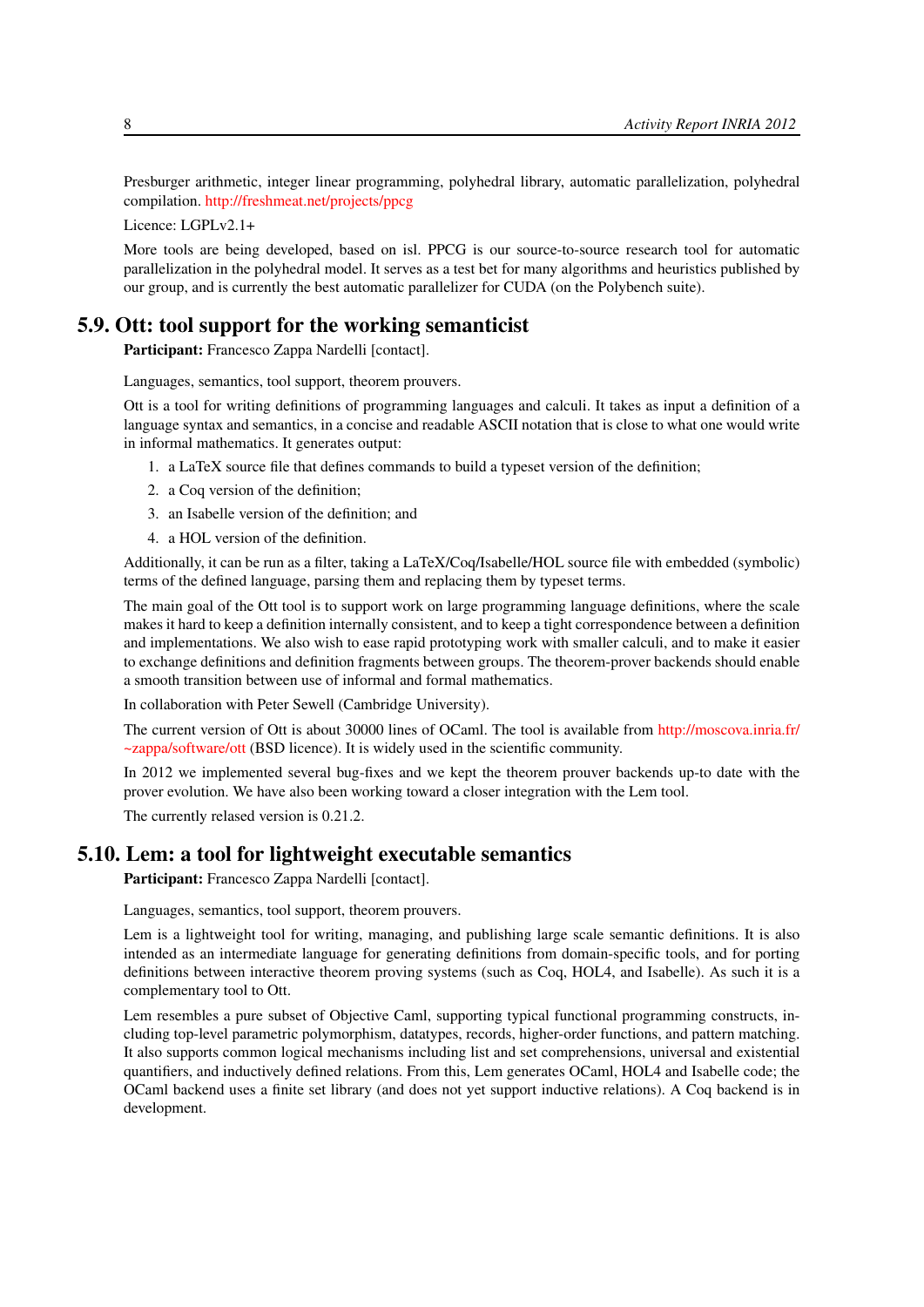Lem is already in use at Cambridge and Inria for research on relaxed-memory concurrency. We are currently preparing a feature-complete release with back-ends for HOL4, Isabelle/HOL, Coq, OCaml, and LaTeX. The project web-page is [http://www.cl.cam.ac.uk/~so294/lem/.](http://www.cl.cam.ac.uk/~so294/lem/)

<span id="page-12-0"></span>In collaboration with Scott Owens (U. Kent, UK) and Peter Sewell (U. Cambridge, UK).

# 5.11. Cmmtest: a tool for hunting concurrency compiler bugs

Participants: Francesco Zappa Nardelli [contact], Robin Morisset, Pankaj Pawan.

Languages, concurrency, memory models, C11/C++11, compiler, bugs.

The cmmtest tool performs random testing of C and C++ compilers against the C11/C++11 memory model. A test case is any well-defined, sequential C program; for each test case, cmmtest:

- 1. compiles the program using the compiler and compiler optimisations that are being tested;
- 2. runs the compiled program in an instrumented execution environment that logs all memory accesses to global variables and synchronisations;
- 3. compares the recorded trace with a reference trace for the same program, checking if the recorded trace can be obtained from the reference trace by valid eliminations, reorderings and introductions.

Although not yet publicly distributed, cmmtest already identified several mistaken write introductions and other unexpected behaviours in the latest release of the gcc compiler. These have been promptly fixed by the gcc developers.

# <span id="page-12-1"></span>6. New Results

#### 6.1. Reactive Programming

<span id="page-12-2"></span>Participants: Mehdi Dogguy, Louis Mandel, Cédric Pasteur, Marc Pouzet.

ReactiveML is an extension of OCaml with synchronous concurrency, based on synchronous parallel composition and broadcast of signals. The goal is to provide a general model of deterministic concurrency inside a general purpose functional language to program reactive systems. It is particularly suited to program discrete simulations, for instance of sensor networks.

One of the current focus of the research is being able to simulate huge systems, composed of millions of agents, by extending the current purely sequential implementation in order to be able to take advantage of multi-core and distributed architectures. This goal has led to the introduction of a new programming construct, *reactive domain*, which allows to define local time scales. These domains help for the distribution of the code but also increase the expressiveness of the language. In particular, it allows to do time refinement. A paper on this new construct and the related static analysis has been submitted. We have implemented a new runtime for ReactiveML, that uses the MPI (Message Passing Interface) library to run programs on multi-core and distributed architectures.

We have also investigated new static analyses for the language. Following the work of PhD thesis of Mehdi Dogguy, we have studied a new analysis which adds usages on signals to be able to ensure one to one communications. We have also studied a new reactivity analysis which ensures that a process can not prevent the other ones to from executing. This analysis will be published in [\[10\]](#page-20-1).

#### 6.2. n-Synchronous Languages

<span id="page-12-3"></span>Participants: Louis Mandel [contact], Marc Pouzet, Albert Cohen, Adrien Guatto.

The n-synchronous model introduced a way to compose streams which have *almost the same clock* and can be synchronized through the use of a finite buffer.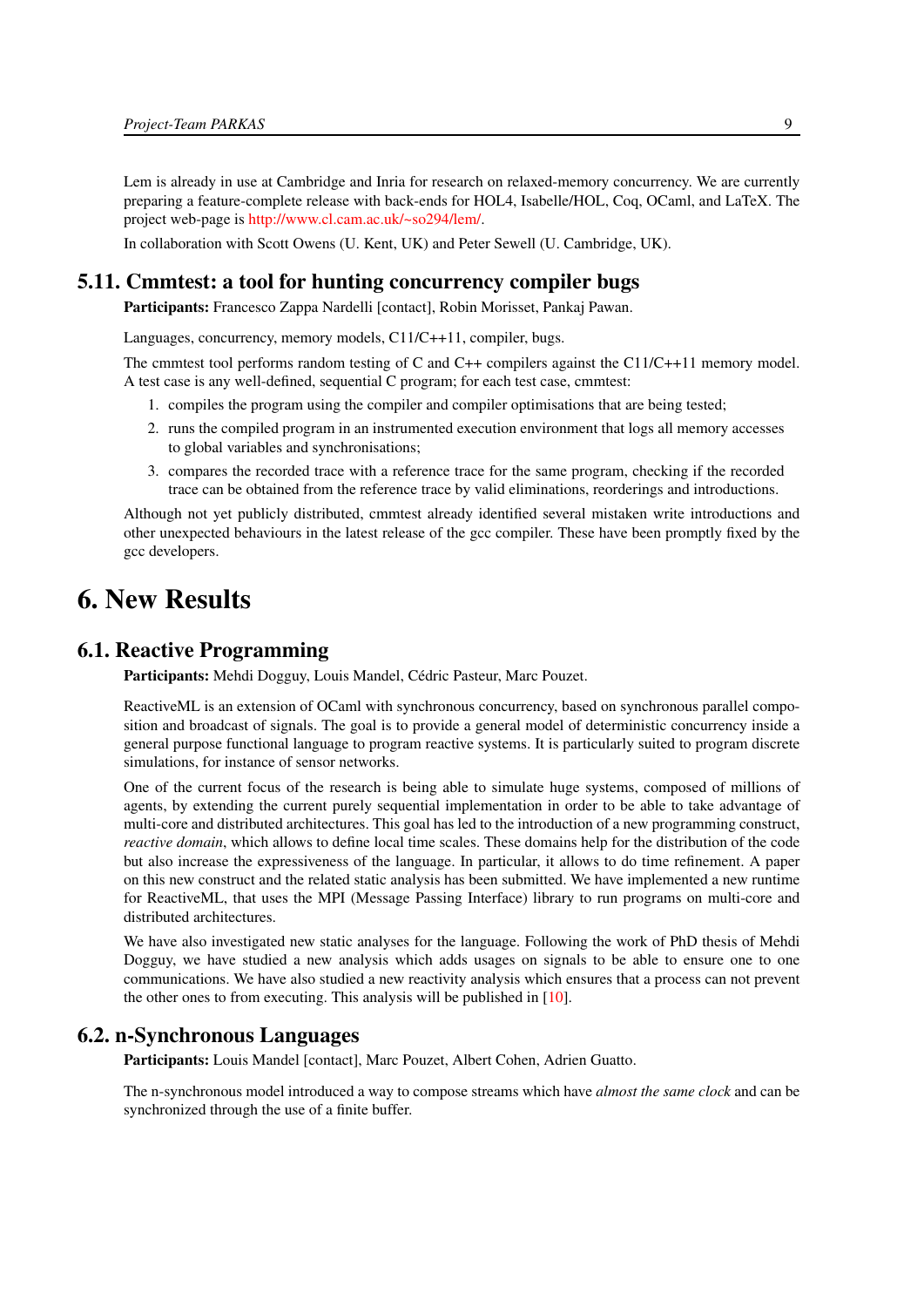We have designed the language Lucy-n to program in this model of computation [\[40\]](#page-22-12). This language is similar to the first order synchronous data-flow language Lustre in which a buffer operator is added. A dedicated type system allows to check that programs can be executed in bounded memory and to compute sufficient buffer sizes. Technically it is done through the introduction of a subtyping constraint at each bufferization point.

- In collaboration with F. Plateau (Prove&Run), we developed a new resolution constraint algorithm for the clocking of Lucy-n programs [\[8\]](#page-20-2). Even if the new algorithm is less efficient that the one using abstraction, it has the advantage to be more precise and thus to accept more programs. It is useful for example for the static scheduling of Latency Insensitive Designs [\[41\]](#page-22-13).
- We worked on an extension of the synchronous model with integer clocks. This extension allows to produce and consume several values at each activation. It has large implication on the semantics, clock typing, causality and code generation of the language.
- We have continue the work on the code generation. In particular, we have been designing a new intermediate representation that allows to deal with integer clocks.

# <span id="page-13-0"></span>6.3. Strong normal form for large integers, boolean functions and finite automata

Participant: Jean Vuillemin.

Jean Vuillemin's recent work focusses on finding Strong Normal Form for large Integers, Boolean functions and finite Automata, with applications to circuits and software.

- [\[16\]](#page-20-3) is the latest version of JV's course notes at ENS "De l'algorithme au circuit".
- [\[9\]](#page-20-4) shows that the ordered dimension of a Boolean function is a lower bound on the size of most known ordered Decision Diagrams, and that ordered decision diagrams can be efficiently constructed an operated upon.
- [\[6\]](#page-20-5) shows an approach to circuit protection against side-channel attacks based on a statistical analysis of power traces derived from actual measures of the circuit in operation.

# <span id="page-13-1"></span>6.4. A theory of safe optimisations in the C11/C++11 memory model and applications to compiler testing

Participants: Francesco Zappa Nardelli [contact], Robin Morisset, Pankaj Pawan.

Compilers sometimes generate correct sequential code but break the concurrency memory model of the programming language: these subtle compiler bugs are observable only when the miscompiled functions interact with concurrent contexts, making them particularly hard to detect. In this work we design a strategy to reduce the hard problem of hunting concurrency compiler bugs to differential testing of sequential code and build a tool that puts this strategy to work. Our first contribution is a theory of sound optimisations in the C11/C++11 memory model, covering most of the optimisations we have observed in real compilers and validating the claim that common compiler optisations are sound in the C11/C++11 memory model. Our second contribution is to show how, building on this theory, concurrency compiler bugs can be identified by comparing the memory trace of compiled code against a reference memory trace for the source code. Our tool identified several mistaken write introductions and other unexpected behaviours in the latest release of the gcc compiler.

<span id="page-13-2"></span>A paper on this work has been submitted to an international conference [\[15\]](#page-20-6).

## 6.5. A verified compiler for relaxed-memory concurrency

Participant: Francesco Zappa Nardelli [contact].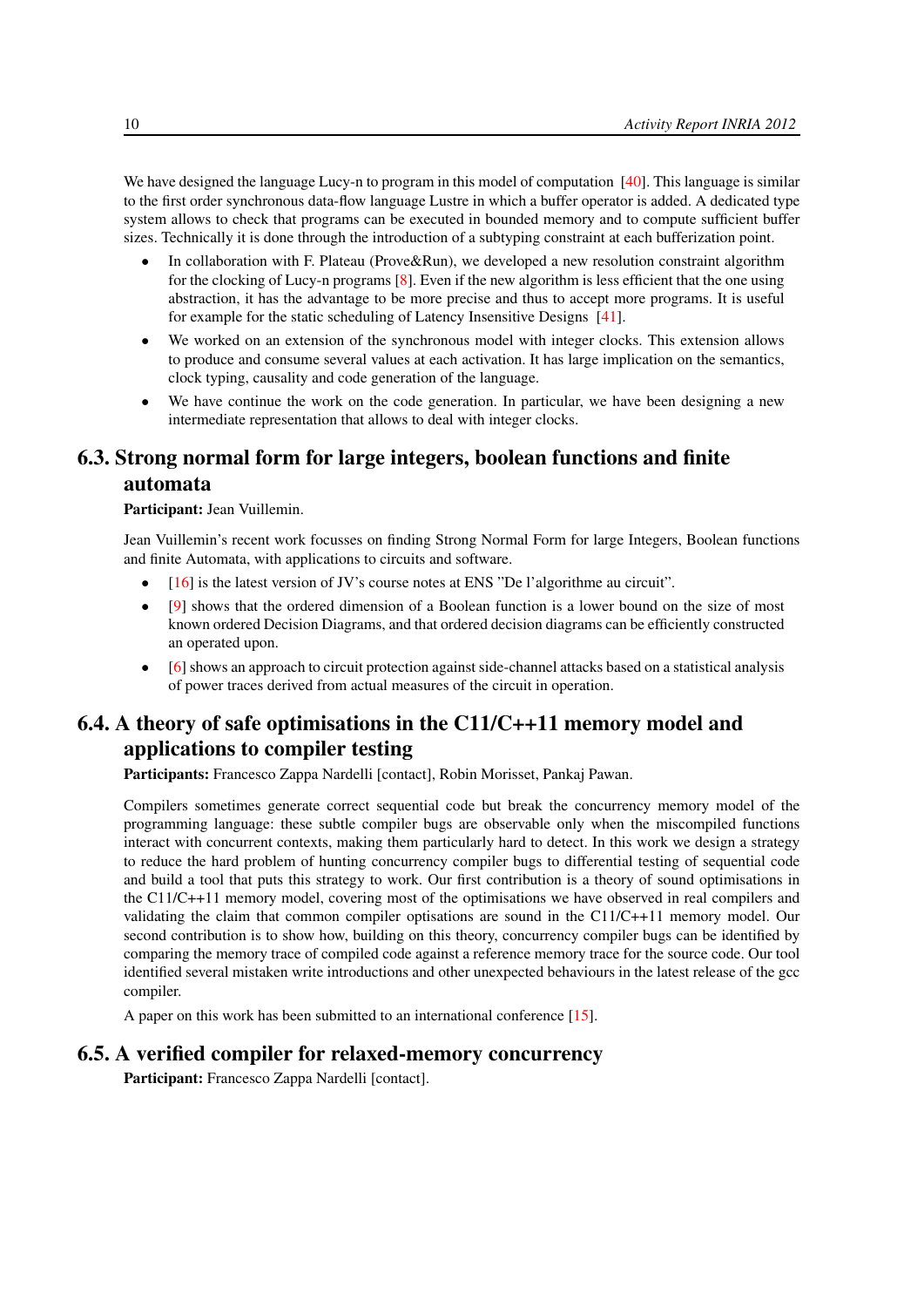We studied the semantic design and verified compilation of a C-like programming language for concurrent shared-memory computation above x86 multiprocessors. The design of such a language is made surprisingly subtle by several factors: the relaxed-memory behaviour of the hardware, the effects of compiler optimisation on concurrent code, the need to support high-performance concurrent algorithms, and the desire for a reasonably simple programming model. In turn, this complexity makes verified (or verifying) compilation both essential and challenging. This project started in 2010, and in 2012 we submitted a journal version, describing the correctness proof of all the phases of our CompCertTSO compiler (including experimental fence eliminations). This has been accepted for publication in Journal of the ACM [\[3\]](#page-19-3).

In collaboration with Jaroslav Sevcik (U. Cambridge), Viktor Vafeiadis (MPI-SWS), Suresh Jagannathan (Purdue U.), Peter Sewell (U. Cambridge).

## 6.6. Compiling C/C++ concurrency from C++11 to POWER

<span id="page-14-0"></span>Participant: Francesco Zappa Nardelli [contact].

The upcoming C and C++ revised standards add concurrency to the languages, for the first time, in the form of a subtle relaxed memory model (the C++11 model). This aims to permit compiler optimisation and to accommodate the differing relaxed-memory behaviours of mainstream multiprocessors, combining simple semantics for most code with high-performance low-level atomics for concurrency libraries.

We studied the the correctness of two proposed compilation schemes for the  $C++11$  load and store concurrency primitives to Power assembly, having noted that an earlier proposal was flawed. (The main ideas apply also to ARM, which has a similar relaxed memory architecture.)

This should inform the ongoing development of production compilers for C++11 and C1x, clarifies what properties of the machine architecture are required, and builds confidence in the C++11 and Power semantics.

A paper describing this work will appear in POPL 2012 [\[5\]](#page-19-4).

<span id="page-14-1"></span>In collaboration with Kayvan Memarian (previously student in the Moscova EPI, currently at U. Cambridge).

### 6.7. Compilation techniques for synchronous languages

Participants: Marc Pouzet [contact], Adrien Guatto, Léonard Gérard, Cédric Pasteur.

The generation of efficient sequential code for synchronous data-flow languages raises two intertwined issues: control and memory optimization. While the former has been extensively studied, for instance in the compilation of Lustre and SIGNAL, the latter has been only addressed in a restricted manner. Yet, memory optimization becomes a pressing issue when arrays are added to such languages, for example, SCADE 6<sup>8</sup>. We have proposed a two-levels solution to the memory optimization problem. It combines a compile-time optimization algorithm, reminiscent of register allocation, paired with language annotations on the source given by the designer. Annotations express in-place modifications and control where allocation is performed. Moreover, they allow external functions performing in-place modifications to be imported safely. Soundness of annotations is guaranteed by a semilinear type system and additional scheduling constraints. A key feature is that annotations for well-typed programs do not change the semantics of the language: removing them may lead to a less efficient code but with the very same semantics.

The method has been implemented in HEPTAGON, the compiler developed in the team of a Lustrelike synchronous language extended with hierarchical automata and arrays. Experiments show that the proposed approach removes most of the unnecessary array copies, resulting in faster code that uses less memory. This work has been presented at the *ACM Intern. Conf. on Languages, Compilers and Tools for Embedded Systems (LCTES'12)* in June 2012 and it has received the *Best paper award*.

<sup>8</sup> <http://www.esterel-technologies.com/products/scade-suite/>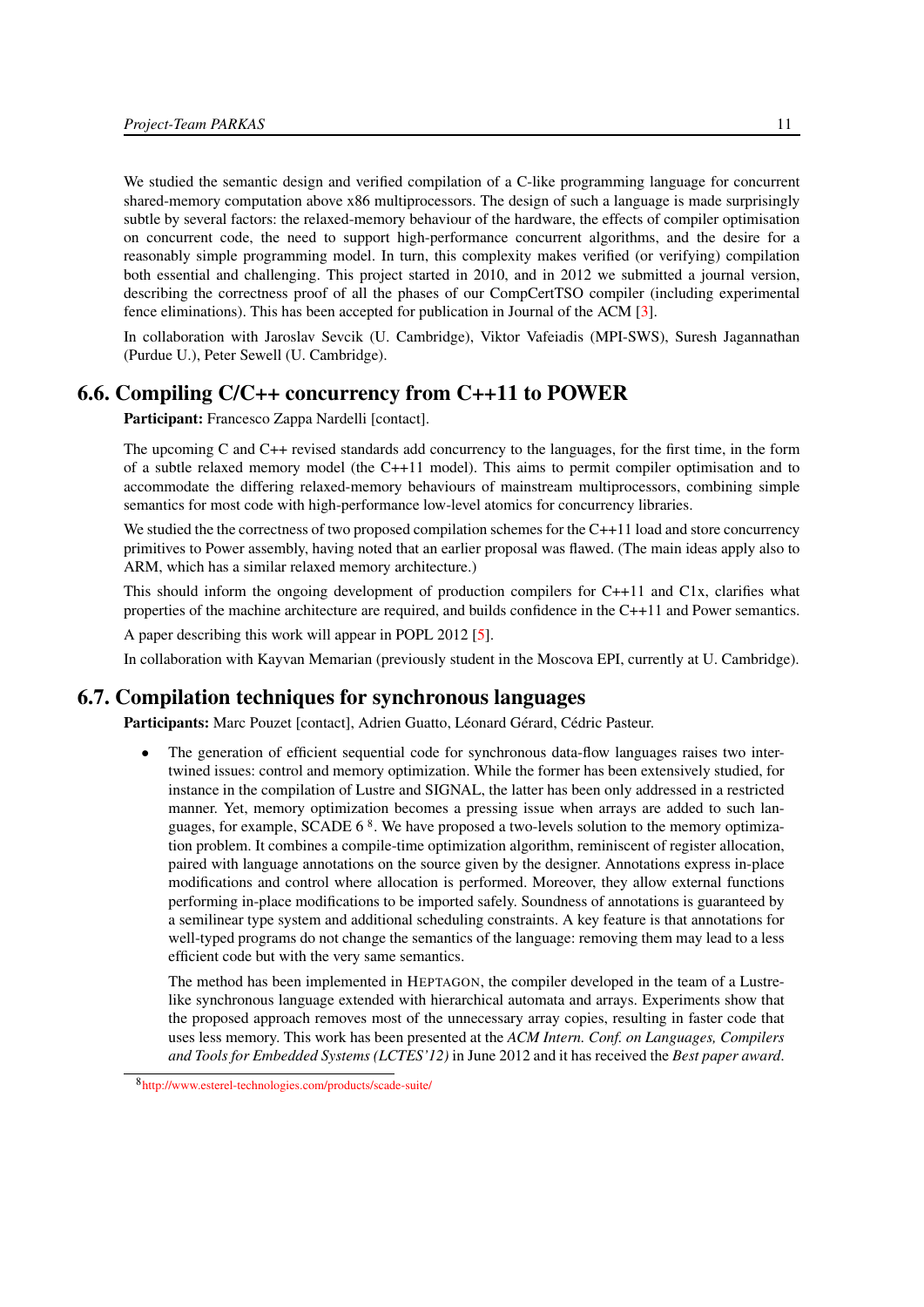# 6.8. Generation of Parallel Code from Synchronous Programs

<span id="page-15-0"></span>Participants: Albert Cohen [contact], Léonard Gérard, Adrien Guatto, Nhat Minh Le, Marc Pouzet.

• Efficiently distributing synchronous programs is a challenging and long-standing subject. This paper introduces the use of futures in a Lustre-like language, giving the programmer control over the expression of parallelism. In the synchronous model where computations are considered instantaneous, futures increase expressiveness by decoupling the beginning from the end of a computation. Through a number of examples, we show how to desynchronize long computations and implement parallel patterns such as fork-join, pipelining and data parallelism. The proposed extension preserves the main static properties of the base language, including static resource bounds and the absence of deadlock, livelock and races. Moreover, we prove that adding or removing futures preserves the underlying synchronous semantics.

This work has been presented at the *ACM Intern. Conf. on Embedded Software (EMSOFT 2012)*, in October 2012 and it received the *Best paper award*.

Further work along these lines is taking place, to generate code for a variety of low-overhead execution models, to cope with real-time constraints, and to formalize and prove the correctness of the underlying concurrent data structures. On the latter point, a paper has been accepted at the ACM Conf. PPoPP 2013.

### 6.9. Semantics and Implementation of Hybrid System Modelers

<span id="page-15-1"></span>Participants: Marc Pouzet [contact], Timothy Bourke.

Zélus is a new programming language for modeling systems that mix discrete logical time and continuous time behaviors. From a user's perspective, its main originality is to extend an existing -like synchronous language with Ordinary Differential Equations (ODEs). The extension is conservative: any synchronous program expressed as data-flow equations and hierarchical automata can be composed arbitrarily with ODEs in the same source code. A dedicated type system and causality analysis ensure that all discrete changes are aligned with zero-crossing events so that no side effects or discontinuities occur during integration. Programs are statically scheduled and translated into sequential code which, by construction, runs in bounded time and space. Compilation is effected by source-to-source translation into a small synchronous subset which is processed by a standard synchronous compiler architecture. The resulting code is paired with an off-the-shelf numeric solver.

This experiment show that it is possible to build a modeler for explicit hybrid systems à la Simulink/Stateflow on top of an existing synchronous language, using it both as a semantic basis and as a target for code generation. In parallel with the software development done during the year, we investigate, in collaboration with Albert Benveniste, Benoit Caillaud (Inria Rennes) and Dassault-Systèmes the treatment of Differential Algebraic Equations (DAEs), in explicit or semi-explicit form.

This work will be presented at the *ACM Intern. Conference on Hybrid Systems: Computation and Control (HSCC 2013)* in April 2013.

# <span id="page-15-2"></span>7. Bilateral Contracts and Grants with Industry

## 7.1. Bilateral Contracts with Industry

Google European Doctoral Fellowship of Tobias Grosser. \$62000 per year over 3 years. Studying the interaction of affine loop transformations and vectorization, for multicore processors and hardware accelerators.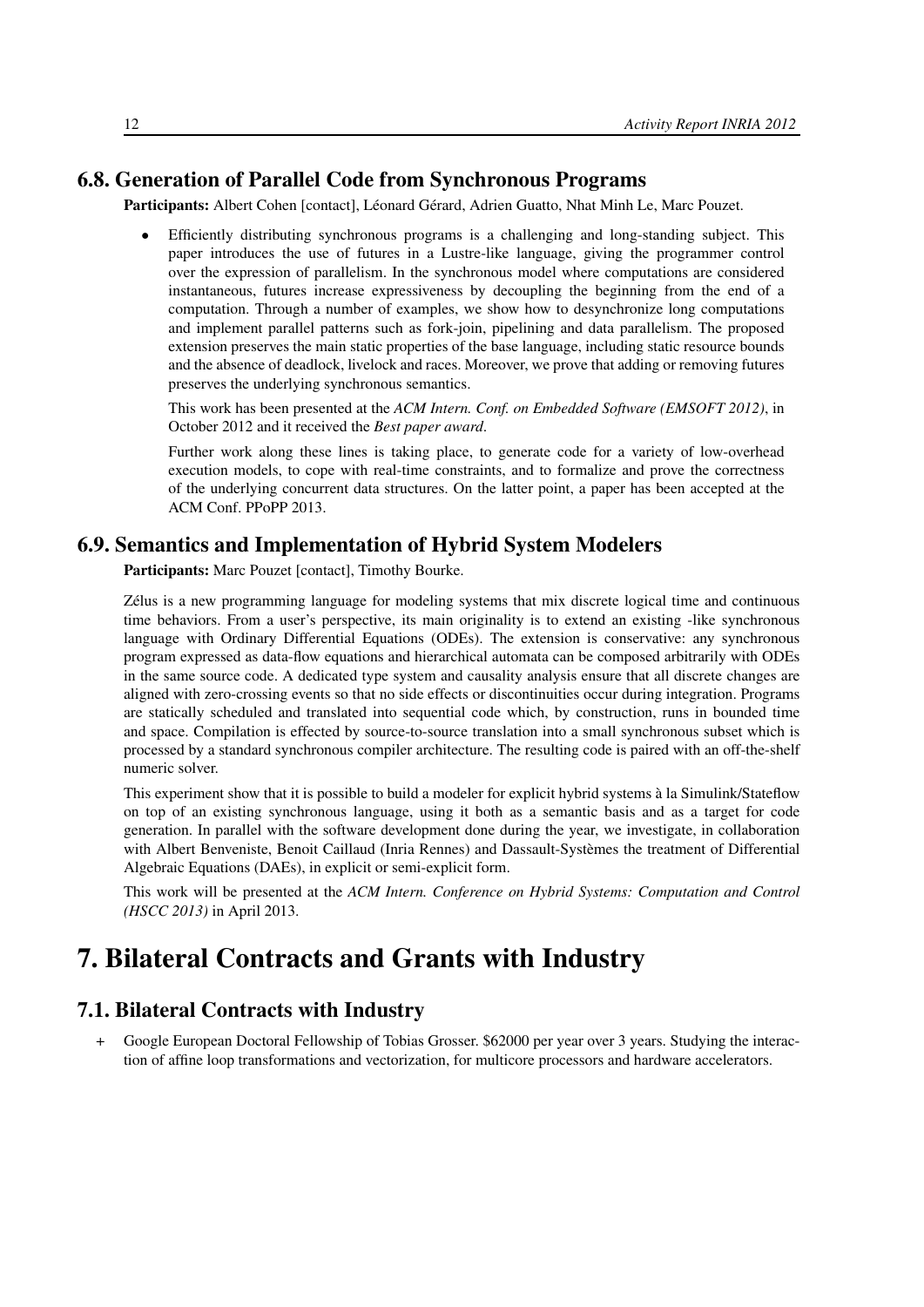# <span id="page-16-0"></span>8. Partnerships and Cooperations

# <span id="page-16-1"></span>8.1. National Initiatives

#### *8.1.1. ANR*

<span id="page-16-2"></span>ANR WMC project (program "jeunes chercheuses, jeunes chercheurs"), 2012–2016, 200 Keuros. F. Zappa Nardelli is the main investigator.

ANR Boole project (program "action blanche"), 2009-2014.

ANR Partout (program "defis"), 2009-2012.

ANR CAFEIN, 2013-2015.

Action d'envergure Synchronics, 2008-2012. The action was driven by Alain Girault (Inria, PopArt, Grenoble) and Marc Pouzet (Inria, Parkas, Paris-Rocquencourt), to focus on "langages for embedded systems". This has been instrumental in driving our new research on hybrid system modelers.

#### *8.1.2. Competitivity Clusters*

<span id="page-16-4"></span><span id="page-16-3"></span>FUI project OpenGPU, 2008–2012.

### 8.2. International Research Visitors

#### *8.2.1. Visits of International Scientists*

<span id="page-16-5"></span>September, 27 - October, 3, Peter Sewell (U. Cambridge) visited the Parkas team for collaboration with F. Zappa Nardelli and R. Morisset.

October, 6-13, Mike Hicks (U. Maryland) visited the Département d'informatique of the ENS.

January, 18-20, P. Sadayappan (Ohio State U.) visited the team to work with Tobias Grosser and Sven Verdoolaege. Similar visits took place in July and December.

June-July 2013. Stephen Edwards (Columbia U.) was invited by ENS to spend a month in the team.

#### *8.2.1.1. Internships*

January-July, Pankaj Pawan (IIT Kanpur) was intern student (M2) under the supervision of F. Zappa Nardelli. May-September, Robin Morisset (ENS Ulm) was intern student (M2) under the supervision of F. Zappa Nardelli.

May-September, Fran cois Gindraud (ENS Ulm) was intern student (M2) under the supervision of A. Cohen.

December 2011-November 2012, Mehdi Dogguy was post-doc funded by the ANR Partout grant. Mehdi Dogguy worked on the static analysis of ReactiveML programs and was supervised by L. Mandel.

April-July 2012, Cyprien Lecourt (École Polytechnique) was intern student (M1) under the supervision of M. Pouzet.

April-September 2012, Guillaume Baudart (École normale supérieure de Cachan) was intern student (M2) under the supervision of M. Pouzet. Guillaume was a student from IRCAM and the supervision was joint with Florent Jacquemart (Inria Paris-Rocquencourt and IRCAM).

#### *8.2.2. Visits to International Teams*

<span id="page-16-6"></span>Louis Mandel spent 7 weeks in the team of Vijay Saraswat at IBM T.J. Watson. He worked on the type system of the X10 language.

Albert Cohen and Tobias Grosser visited Prof. Uday Bondhugula at the Indian Institute of Science (IISc), CSA department, for 4 days and 2 weeks, respectively. Tobias Grosser gave a lecture/tutorial on optimizing compilation in LLVM to IISc students and AMD engineers.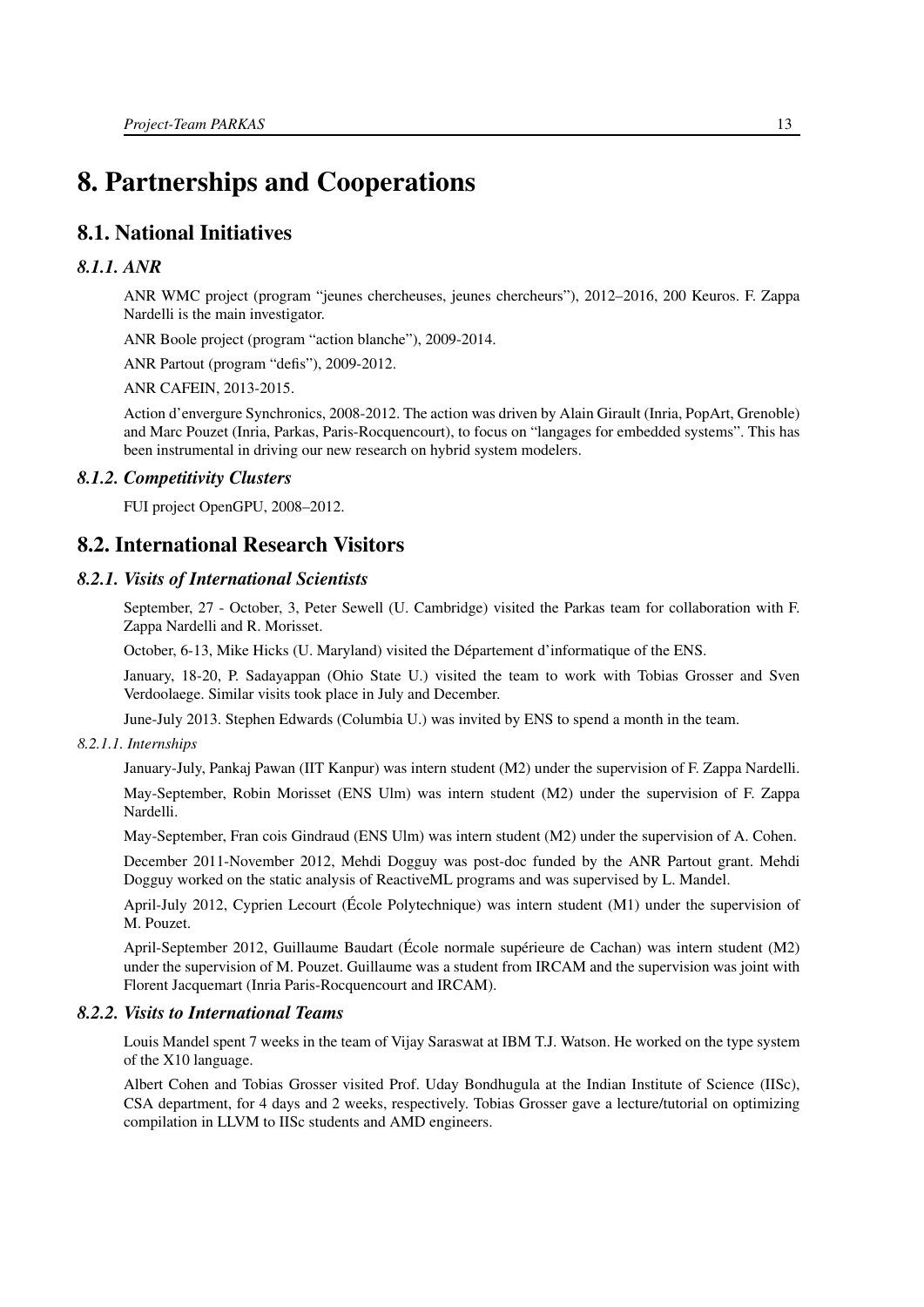# <span id="page-17-0"></span>9. Dissemination

# <span id="page-17-1"></span>9.1. Scientific Animation

## *9.1.1. Event organization*

- <span id="page-17-2"></span>• J. Vuillemin is member of the International Scientific Advisory Board of the National ICT Australia.
- J. Vuillemin chairs the Scientific Advisory Board of the national Institute for InfoCom Research I2R in Singapore.
- F. Zappa Nardelli is member of the "comité executif" of the CEA-EDF-Inria summer schools.
- F. Zappa Nardelli served in the POPL 2012 ERC.
- F. Zappa Nardelli is member of the "comité de suivi doctoral" de l'Inria Saclay.
- A. Cohen is the General Chair of the 7th HiPEAC conference, January 2012. Louis Mandel is member of the local arrangements committee. The conference pionneered a new "journal first" publication model, and has been completely reorganized into a large networking event with 27 parallel events, an industry exhibit with 50 companies booths and posters, and a European project exhibit with 46 projects from the computing systems, embedded systems strategic objectives of the FP7 and from the FET programme. 516 registered participants, 34 ACM TACO journal papers presented (the record number for previous HiPEAC conferences was 210 participants).
- M. Pouzet is in charge, with Catherine Dubois (IIE CNAM, Evry) of the national research group LTP (Language, Types, Proofs) of the French GDR GLP ("Génie de la Programmation et du Logiciel"). Two meetings a year with three invited speakers.
- M. Pouzet organised 18th edition of SYNCHRON [\(http://synchron2011.di.ens.fr\)](http://synchron2011.di.ens.fr), the workshop on Synchronous Programming and Applications, in Dec. 2011 in Damaries-les-lys. We got the record track of 80 participants and a special half-day devoted to synchronous programming for music applications with collegues from IRCAM.

#### *9.1.2. Editorial boards*

- <span id="page-17-3"></span>• Jean Vuillemin is on the board of 5 international journals.
- Marc Pouzet is associate editor of the EURASIP Journal on Embedded systems [\(http://jes.](http://jes.eurasipjournals.com) [eurasipjournals.com.](http://jes.eurasipjournals.com)
- Marc Pouzet is "directeur de collection" for Hermes publisher.
- Albert Cohen is on the editorial board of the International Journal on Parallel Programming (IJPP, [http://www.springer.com/computer/theoretical+computer+science/journal/10766\)](http://www.springer.com/computer/theoretical+computer+science/journal/10766).
- Albert Cohen is on the distinguished reviewer board of the ACM Transactions on Architecture and Code Optimization (TACO).

#### *9.1.3. Program committees*

- <span id="page-17-4"></span>• M. Pouzet is a member of the program committee of the following conferences: Design, Automation & Test in Europe (DATE 2012); Embedded Software (EMSOFT 2012); Complex Systems Design & Management (CSD&M) 2012; Approches Formelles dans l'Assistance au Développement de Logiciels (AFADL 2012); ACM Conf. on the Principles and Applications of Declarative Programming (PADL 2012), located with POPL;
- M. Pouzet is an expert reviewer for the Design Automation Conference (DAC) in 2012 and 2013.
- A. Cohen is the chair of the DAC 2013 ESS1 TPC subcommittee, and was the co-chair of the DAC 2012 ESS1&2 TPC subcommittee.
- A. Cohen is the program chair of ETAPS CC 2014.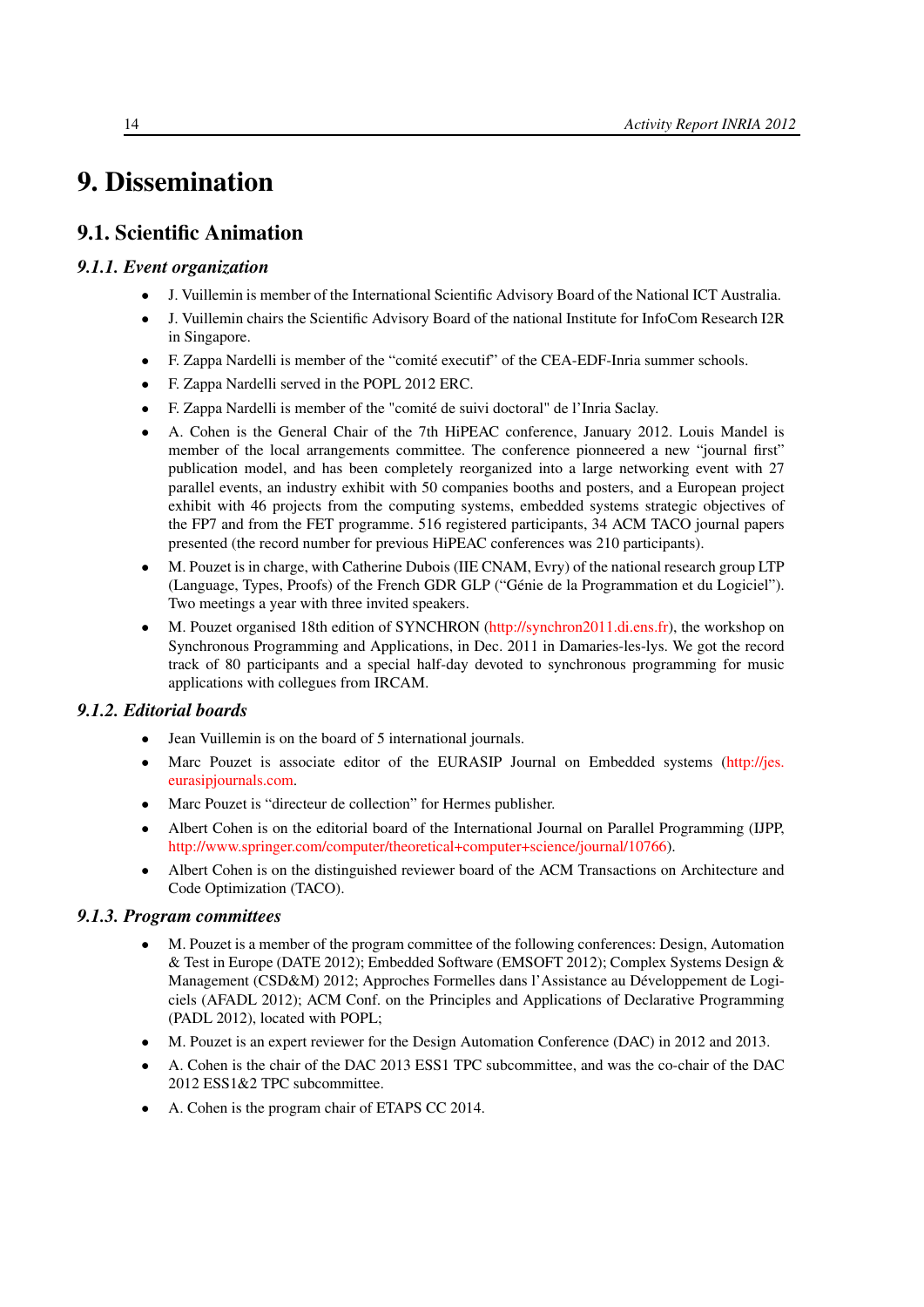- A. Cohen is a member of the program committee of the following conferences: ICS 2012, ETAPS CC 2013, PPoPP 2013 external review committee.
- A. Cohen is the co-general chair of the ICPP-EMS 2013 workshop (with ICPP).
- A. Cohen is a member of the program committee of the following workshops: IMPACT 2012 and 2013 (with HiPEAC), HiRES 2013 (with HiPEAC), GPGPU 2012 and 2013 (with ASPLOS), COSMIC 2013 (with CGO), PLC 2012 and 2013 (with IPDPS), ICPP-EMS 2012 (with ICPP).
- L. Mandel, member of the program committee of the Journées Francophones des Langages Applicatifs (JFLA 2012).

#### *9.1.4. Invited Presentations*

- <span id="page-18-0"></span>• A. Cohen was a keynote speaker at the IMPACT 2013 workshop (with HiPEAC) "Adopt a Polyhedral Compiler!", July 2011.
- A. Cohen gave an invited presentation at AMD Bangalore titled "Languages and Compilers for Productivity and Efficiency", June 2012.
- A. Cohen gave a Priti Shankar seminar at the Indian Institute of Science, CSA department, titled "Polyhedral Compilation Off the Beaten Path", June 2012.
- M. Pouzet gave an invited presentation at the Int. Conference on Complex Systems, Design & Management (CSDM), Dec. 2011.
- <span id="page-18-1"></span>• M. Pouzet gave an invited presentation at the "Séminaire MaMux", IRCAM, Paris. Feb. 2012.

## 9.2. Teaching - Supervision - Juries

#### <span id="page-18-2"></span>*9.2.1. Teaching*

Licence: "Systèmes" (L3), L. Mandel (42h), Université Paris-Sud 11, France

Licence: "Systèmes et réseaux" (L3), M. Pouzet (24h), L. Mandel (24h), École Normale Supérieure, France

Licence: "Langages de programmation et compilation" (L3), L. Mandel (24h), École Normale Supérieure, France

Master Parisien de Recherche en Informatique (MPRI): "Synchronous systems" (M2), M. Pouzet (12h), J. Vuillemin (6h), L. Mandel (6h), École Normale Supérieure and Université Paris Diderot, France

Licence: "From Algorithm to Circuit" (L3), J. Vuillem (64h), École Normale Supérieure, France

Master Parisien de Recherche en Informatique (MPRI): "Semantics and tools for multicore programming" (M2), A. Cohen (9h), F. Zappa Nardelli (13.5h), École Normale Supérieure and Université Paris Diderot, France

Marc Pouzet is "responsable du concours d'entrée à l'ENS", for the Computer Science department (since Sept. 2010).

Marc Pouzet is director of studies (directeur des études) of the Computer Science department (since Sept. 2012).

#### <span id="page-18-3"></span>*9.2.2. Supervision*

M2: R. Morisset (ENS), Correctness of optimisations in the C11/C++11 memory model, september 2012;

M2: P. Pawan (IIT Kanpur, India), Hunting concurrency compiler bugs, september 2012;

M2: F. Gindraud (ENS Lyon), definition, code generation, and formal verification of a software controlled cache coherence protocol;

M2: B. Arnoux (École Polytechnique, Telecom ParisTech), globally adressable memory model for data-flow execution.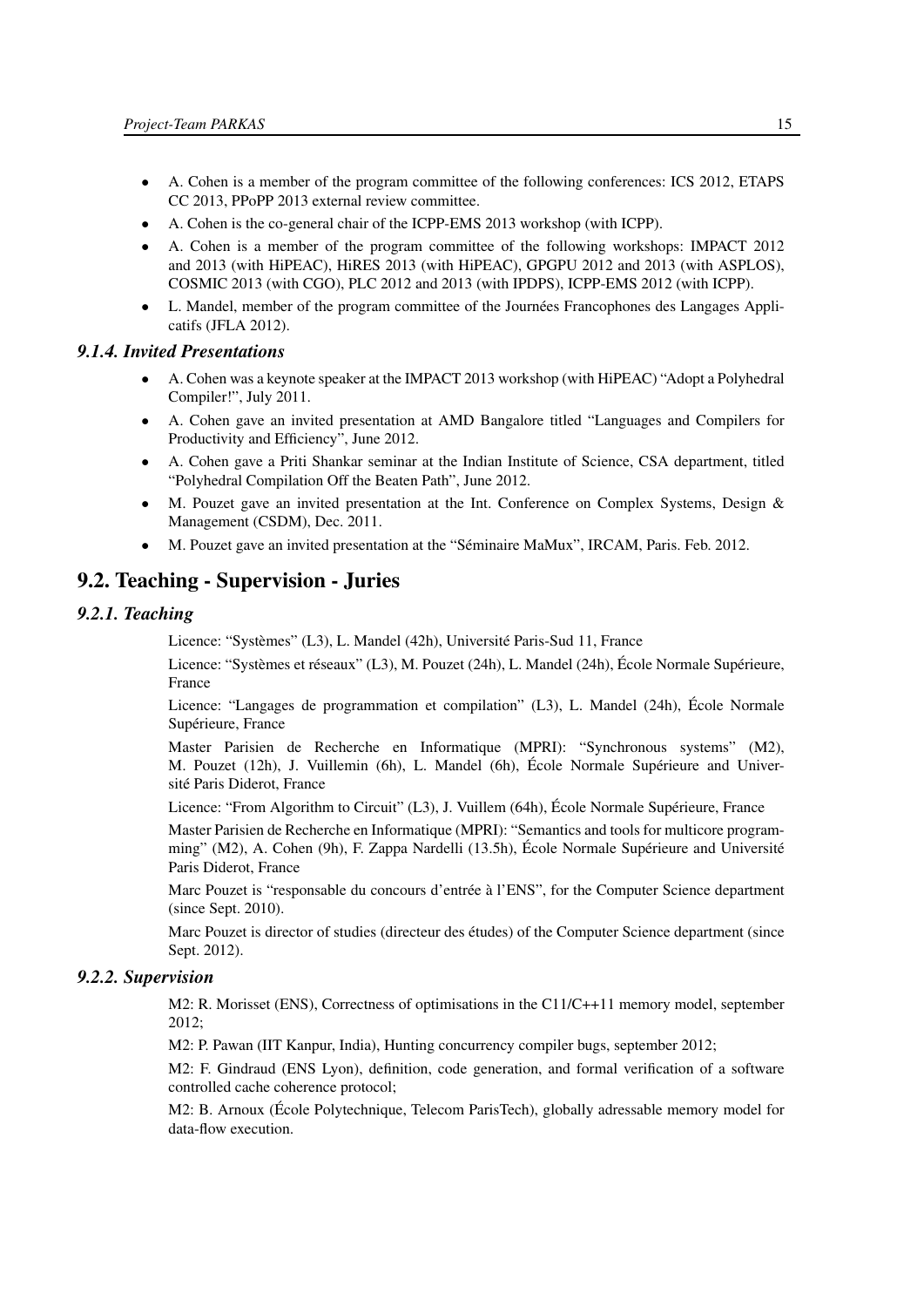M1: C. Lecourt (École Polytechnnique), numerical receipies and examples for Zélus.

M2: G. Baudart (École normale supérieure, Cachan), A synchronous semantics and implementation for Antescofo.

# *9.2.3. Juries*

- <span id="page-19-0"></span>• A. Cohen was a reviewer of the following PhD theses: Nicolas Benoit (January 2012, Université de Versailles St-Quentin), Artur Pietrek (October 2012, Université Joseph Fourier), Mehdu Amini (November 2012, MINES ParisTech), Selma Saidi (November 2012, Université Joseph Fourier), Dmitry Nadezhkin (December 2012, Leiden University, The Netherlands).
- A. Cohen was a committee member of the following PhD theses: Delphine Demange (October 2012, École Normale Supérieure de Cachan – Université Européenne de Bretagne), Quentin Colombet (December 2012, École Normale Supérieure de Lyon).
- A. Cohen was a committee member of the following Habilitation theses: Gaël Thomas (December 2012, Université Pierre et Marie Curie), Cédric Bastoul (December 2012, Université Paris Sud).
- M. Pouzet was the President of the following PhD. thesis: Peter Schrammel (October 2012, Université de Grenoble).

## 9.3. Popularization

<span id="page-19-1"></span>• L. Mandel and M. Pouzet, were invited to give a lecture at IRCAM in the Master of "Acoustique, Traitement du signal, Informatique, Appliqués à la Musique". Nov. 2010, Nov. 2011, and Nov. 2012.

# <span id="page-19-2"></span>10. Bibliography

# Publications of the year

#### Articles in International Peer-Reviewed Journals

- [1] A. BENVENISTE, T. BOURKE, B. CAILLAUD, M. POUZET. *Non-Standard Semantics of Hybrid Systems Modelers*, in "Journal of Computer and System Sciences (JCSS)", 2012, vol. Special issue in honor of Amir Pnueli.
- [2] D. DAS, R. UPADRASTA, B. DUPONT DE DINECHIN. *Efficient Liveness Computation Using Merge Sets and DJ-Graphs*, in "ACM Transactions on Architecture and Code Optimization", January 2012, vol. 8, no 4 [*DOI :* 10.1145/2086696.2086706], [http://hal.inria.fr/hal-00647369.](http://hal.inria.fr/hal-00647369)
- <span id="page-19-3"></span>[3] J. ŠEVCÍK ˇ , V. VAFEIADIS, F. ZAPPA NARDELLI, P. SEWELL, S. JAGANNATHAN. *CompCertTSO: A Verified Compiler for Relaxed-Memory Concurrency*, in "JACM", 2012, to appear.

#### International Conferences with Proceedings

- [4] M. BACHIR, A. COHEN, S.-A.-A. TOUATI. *On the Effectiveness of Register Moves to Minimise Post-Pass Unrolling in Software Pipelined Loops*, in "HPCS 2012 : International Conference on High Performance Computing & Simulation", Madrid, Spain, IEEE, ACM (editors), Pr Waleed Smari, July 2012, [http://hal.](http://hal.inria.fr/hal-00716183) [inria.fr/hal-00716183.](http://hal.inria.fr/hal-00716183)
- <span id="page-19-4"></span>[5] M. BATTY, K. MEMARIAN, S. OWENS, S. SARKAR, P. SEWELL. *Clarifying and Compiling C/C++ Concurrency: from C++11 to POWER*, in "POPL 2012", 2012.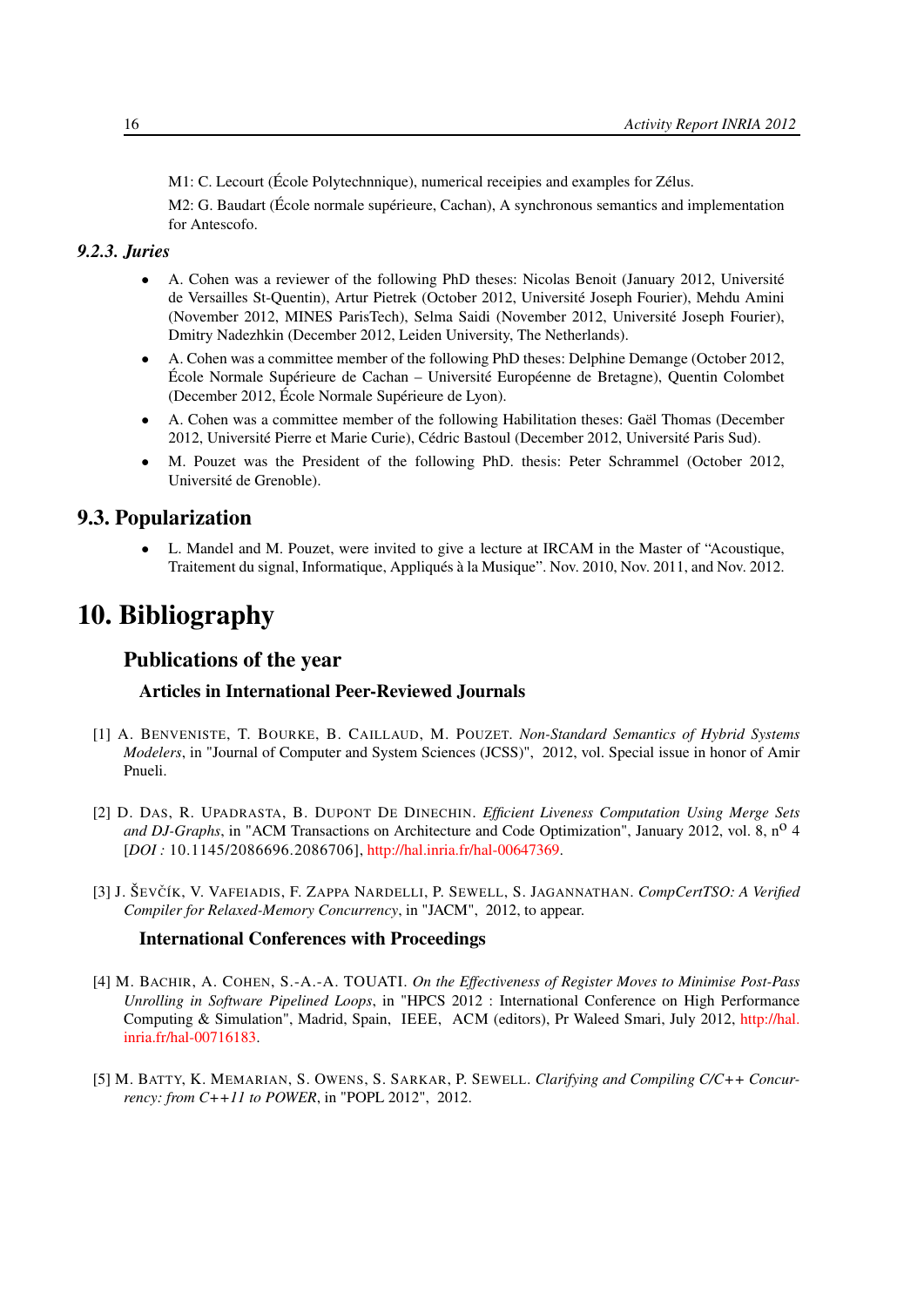- <span id="page-20-5"></span>[6] E. BRIER, Q. FORTIER, R. KORKIKIAN, D. NACCACHE, G. O. DE ALMEIDA, A. POMMELLET, K. W. MAGLD, A. H. RAGAB, J. VUILLEMIN. *Defensive Leakage Camouflage*, in "CARDIS 12", 2013, to appear.
- [7] L. GÉRARD, A. GUATTO, C. PASTEUR, M. POUZET. *A modular memory optimization for synchronous data-flow languages: application to arrays in a lustre compiler*, in "Proceedings of the 13th ACM SIG-PLAN/SIGBED International Conference on Languages, Compilers, Tools and Theory for Embedded Systems", Beijing, China, ACM, 2012, p. 51–60 [*DOI :* 10.1145/2248418.2248426], [http://hal.inria.fr/hal-](http://hal.inria.fr/hal-00728527)[00728527.](http://hal.inria.fr/hal-00728527)
- <span id="page-20-2"></span>[8] L. MANDEL, F. PLATEAU. *Scheduling and Buffer Sizing of n-Synchronous Systems: Typing of Ultimately Periodic Clocks in Lucy-n*, in "Eleventh International Conference on Mathematics of Program Construction (MPC 2012)", Madrid, Spain, June 2012.
- <span id="page-20-4"></span>[9] J. VUILLEMIN. *The least diagram of a Boolean function*, in "Boole Conference, volume 3 of Luminy 12", 2012.

#### Conferences without Proceedings

<span id="page-20-1"></span>[10] L. MANDEL, C. PASTEUR. *Réactivité des systèmes coopératifs : le cas de ReactiveML*, in "Vingt-quatrièmes Journées Francophones des Langages Applicatifs", Aussois, France, February 2013.

#### Research Reports

- [11] B. DIOUF, A. COHEN, F. RASTELLO. *A Polynomial Spilling Heuristic: Layered Allocation*, Inria, July 2012, n o RR-8007, 23, [http://hal.inria.fr/hal-00713693.](http://hal.inria.fr/hal-00713693)
- [12] A. POP, A. COHEN. *Control-Driven Data Flow*, Inria, July 2012, n<sup>o</sup> RR-8015, 36, [http://hal.inria.fr/hal-](http://hal.inria.fr/hal-00717906)[00717906.](http://hal.inria.fr/hal-00717906)
- [13] A. POP, A. COHEN. *Expressiveness and Data-Flow Compilation of OpenMP Streaming Programs*, Inria, June 2012,  $n^{\circ}$  RR-8001, 28, [http://hal.inria.fr/hal-00710409.](http://hal.inria.fr/hal-00710409)

#### Other Publications

- [14] G. BAUDART. *Antescofo : Vers une programmation synchrone*, Master ATIAM, Université Pierre et Marie Curie (UPMC) et IRCAM, Paris, September 2012, 46, [http://hal.inria.fr/hal-00730443.](http://hal.inria.fr/hal-00730443)
- <span id="page-20-6"></span>[15] R. MORISSET, P. PAWAN, F. ZAPPA NARDELLI. *Compiler Testing via a Theory of Sound Optimisations in the C11/C++11 memory model*, 2012, submitted.
- <span id="page-20-3"></span>[16] J. VUILLEMIN. *De l'algorithme au circuit intégré*, 2012, Notes de cours de l'Ecole Normale Supérieure, pages 1-310, ENS.

#### References in notes

<span id="page-20-0"></span>[17] D. BIERNACKI, J.-L. COLAÇO, G. HAMON, M. POUZET. *Clock-directed Modular Code Generation of Synchronous Data-flow Languages*, in "ACM International Conference on Languages, Compilers, and Tools for Embedded Systems (LCTES)", Tucson, Arizona, June 2008.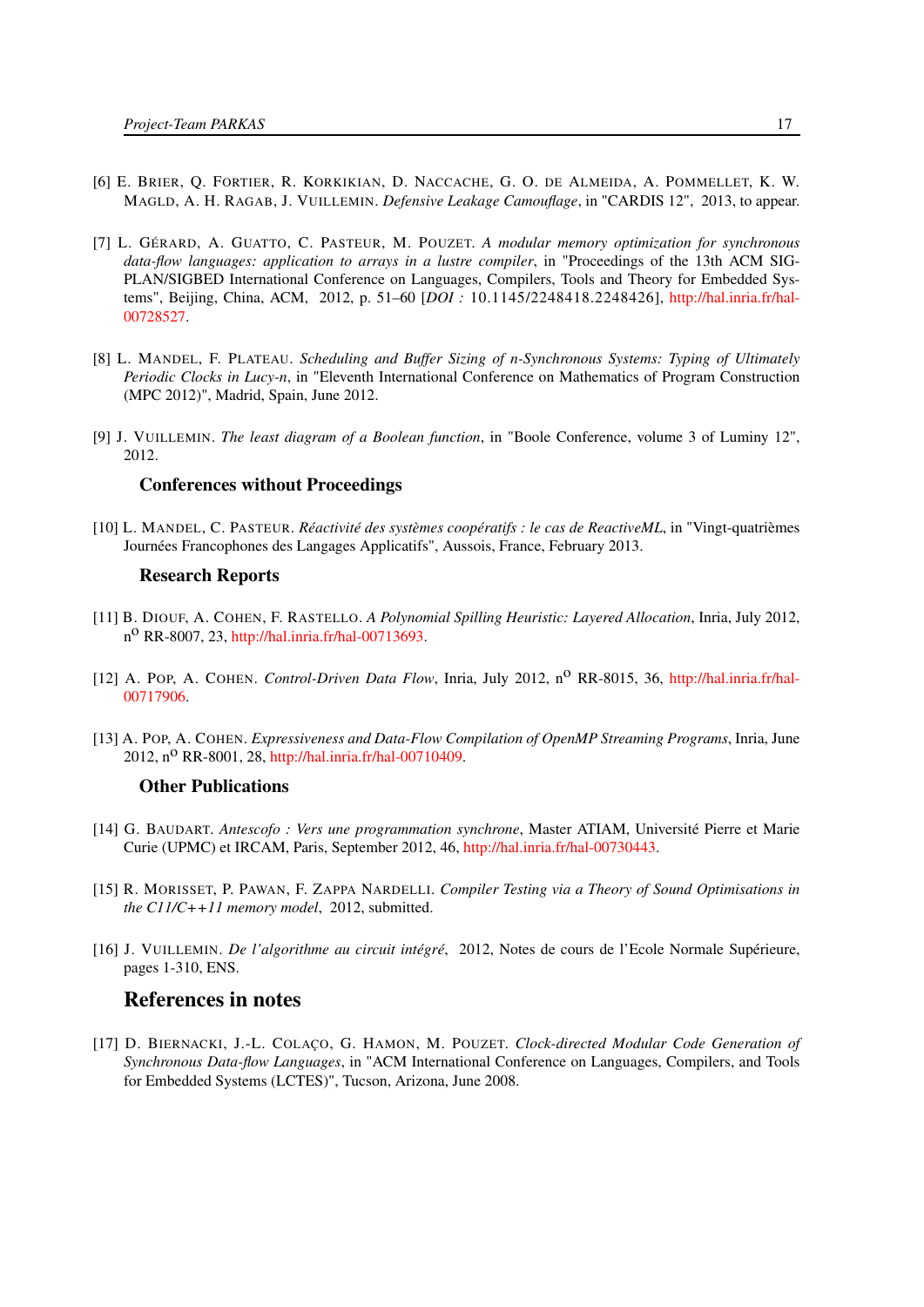- <span id="page-21-6"></span>[18] F. BOUSSINOT, R. DE SIMONE. *The SL synchronous language*, in "IEEE Transaction on Software Engineering", 1996.
- <span id="page-21-0"></span>[19] P. CASPI, M. POUZET. *Synchronous Kahn Networks*, in "ACM SIGPLAN International Conference on Functional Programming (ICFP)", Philadelphia, Pensylvania, May 1996.
- <span id="page-21-5"></span>[20] P. CASPI, M. POUZET. *A Co-iterative Characterization of Synchronous Stream Functions*, in "Coalgebraic Methods in Computer Science (CMCS'98)", Electronic Notes in Theoretical Computer Science, March 1998, Extended version available as a VERIMAG tech. report no. 97–07 at www.lri.fr/∼pouzet.
- <span id="page-21-7"></span>[21] A. COHEN, M. DURANTON, C. EISENBEIS, C. PAGETTI, F. PLATEAU, M. POUZET. *Synchroning Periodic Clocks*, in "ACM International Conference on Embedded Software (EMSOFT'05)", Jersey city, New Jersey, USA, September 2005.
- <span id="page-21-8"></span>[22] A. COHEN, M. DURANTON, C. EISENBEIS, C. PAGETTI, F. PLATEAU, M. POUZET. N*-Synchronous Kahn Networks: a Relaxed Model of Synchrony for Real-Time Systems*, in "ACM International Conference on Principles of Programming Languages (POPL'06)", Charleston, South Carolina, USA, January 2006.
- <span id="page-21-11"></span>[23] A. COHEN, S. GIRBAL, D. PARELLO, M. SIGLER, O. TEMAM, N. VASILACHE. *Facilitating the Search for Compositions of Program Transformations*, in "Intl. Conf. on Supercomputing (ICS'05)", Boston, Massachusetts, June 2005, p. 151–160.
- <span id="page-21-12"></span>[24] A. COHEN, S. GIRBAL, O. TEMAM. *A Polyhedral Approach to Ease the Composition of Program Transformations*, in "Euro-Par'04", Pisa, Italy, LNCS, Springer-Verlag, August 2004, n<sup>o</sup> 3149, p. 292–303.
- <span id="page-21-9"></span>[25] A. COHEN, L. MANDEL, F. PLATEAU, M. POUZET. *Abstraction of Clocks in Synchronous Data-flow Systems*, in "The Sixth ASIAN Symposium on Programming Languages and Systems (APLAS)", Bangalore, India, December 2008.
- <span id="page-21-10"></span>[26] A. COHEN, L. MANDEL, F. PLATEAU, M. POUZET. *Relaxing Synchronous Composition with Clock Abstraction*, 2009, Workshop on Hardware Design using Functional languages (HFL 09) - ETAPS, [http://](http://www.lri.fr/~plateau/hfl09/) [www.lri.fr/~plateau/hfl09/.](http://www.lri.fr/~plateau/hfl09/)
- <span id="page-21-4"></span>[27] J.-L. COLAÇO, G. HAMON, M. POUZET. *Mixing Signals and Modes in Synchronous Data-flow Systems*, in "ACM International Conference on Embedded Software (EMSOFT'06)", Seoul, South Korea, October 2006.
- <span id="page-21-3"></span>[28] J.-L. COLAÇO, B. PAGANO, M. POUZET. *A Conservative Extension of Synchronous Data-flow with State Machines*, in "ACM International Conference on Embedded Software (EMSOFT'05)", Jersey city, New Jersey, USA, September 2005.
- <span id="page-21-1"></span>[29] J.-L. COLAÇO, M. POUZET. *Clocks as First Class Abstract Types*, in "Third International Conference on Embedded Software (EMSOFT'03)", Philadelphia, Pennsylvania, USA, october 2003.
- <span id="page-21-2"></span>[30] J.-L. COLAÇO, M. POUZET. *Type-based Initialization Analysis of a Synchronous Data-flow Language*, in "International Journal on Software Tools for Technology Transfer (STTT)", August 2004, vol. 6,  $n^{\circ}$  3, p. 245–255.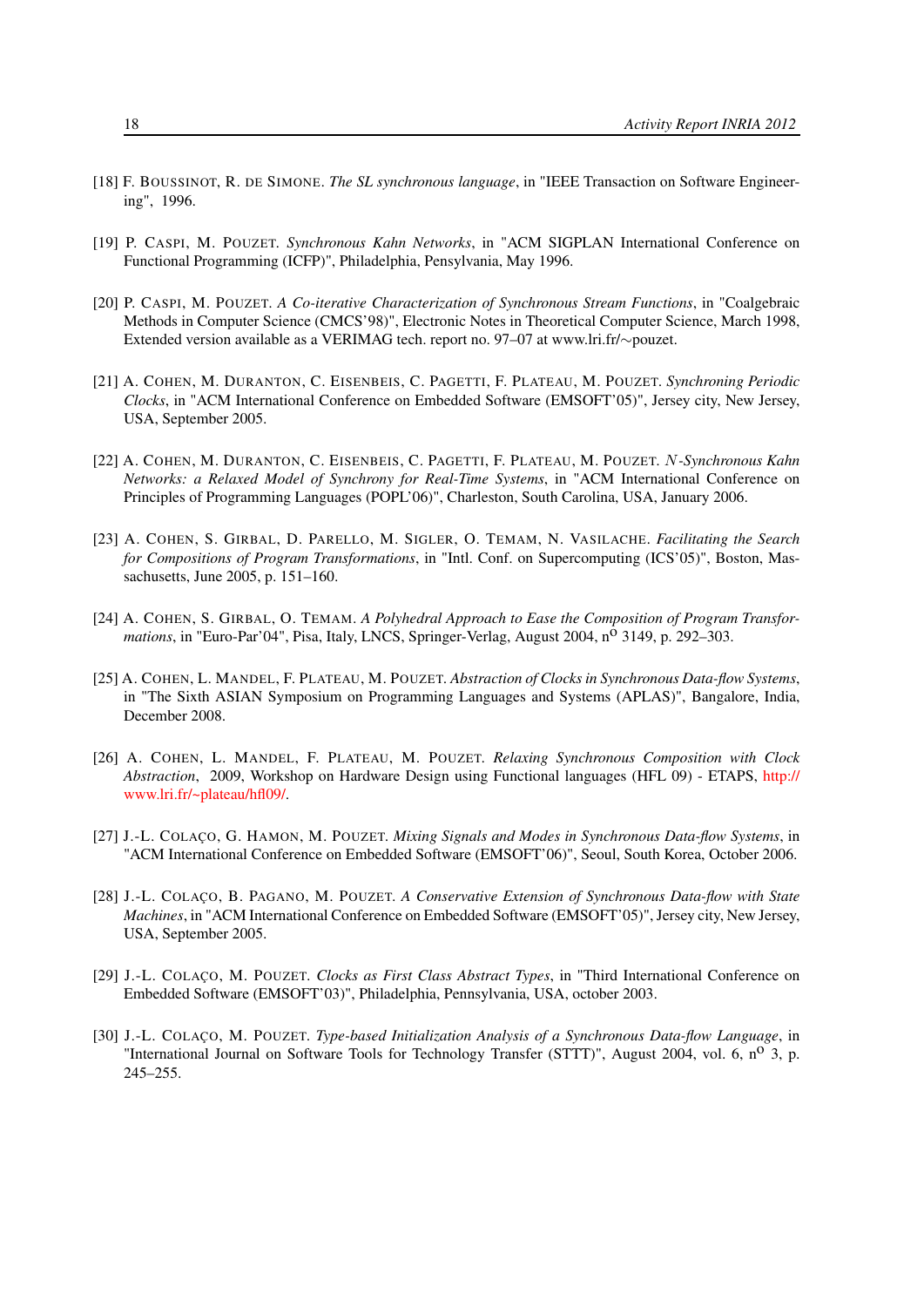- <span id="page-22-0"></span>[31] P. CUOQ, M. POUZET. *Modular Causality in a Synchronous Stream Language*, in "European Symposium on Programming (ESOP'01)", Genova, Italy, April 2001.
- <span id="page-22-7"></span>[32] P. FEAUTRIER. *Some Efficient Solutions to the Affine Scheduling Problem, Part II, multidimensional time*, in "Intl. J. of Parallel Programming", December 1992, vol. 21,  $n^{\circ}$  6, p. 389-420, See also Part I, one dimensional time, 21(5):315–348.
- <span id="page-22-10"></span>[33] A. GAMATIÉ, E. RUTTEN, H. YU, P. BOULET, J.-L. DEKEYSER. *Synchronous Modeling and Analysis of Data Intensive Applications*, in "EURASIP Journal on Embedded Systems", 2008.
- <span id="page-22-11"></span>[34] S. GIRBAL, N. VASILACHE, C. BASTOUL, A. COHEN, D. PARELLO, M. SIGLER, O. TEMAM. *Semi-Automatic Composition of Loop Transformations for Deep Parallelism and Memory Hierarchies*, in "Intl. J. of Parallel Programming", June 2006, vol. 34, n<sup>o</sup> 3, p. 261-317, Special issue on Microgrids.
- <span id="page-22-9"></span>[35] A.-C. GUILLOU, F. QUILLERÉ, P. QUINTON, S. RAJOPADHYE, T. RISSET. *Hardware Design Methodology with the Alpha Language*, in "FDL'01", Lyon, France, September 2001.
- <span id="page-22-8"></span>[36] H. LEVERGE, C. MAURAS, P. QUINTON. *The* ALPHA *language and its use for the design of systolic arrays*, in "J. of VLSI Signal Processing", 1991, vol. 3, p. 173–182.
- <span id="page-22-4"></span>[37] L. MANDEL, F. BENBADIS. *Simulation of Mobile Ad hoc Network Protocols in ReactiveML*, in "Proceedings of Synchronous Languages, Applications, and Programming (SLAP'05)", Edinburgh, Scotland, Electronic Notes in Theoretical Computer Science, April 2005, Workshop ETAPS 2005.
- <span id="page-22-2"></span>[38] L. MANDEL. *Conception, Sémantique et Implantation de ReactiveML : un langage à la ML pour la programmation réactive*, Université Paris 6, 2006.
- <span id="page-22-5"></span>[39] L. MANDEL, F. PLATEAU, M. POUZET. *Lucy-n: a n-Synchronous Extension of Lustre*, in "10th International Conference on Mathematics of Program Construction (MPC'10)", Manoir St-Castin, Québec, Canada, Springer LNCS, June 2010.
- <span id="page-22-12"></span>[40] L. MANDEL, F. PLATEAU, M. POUZET. *Lucy-n: a n-Synchronous Extension of Lustre*, in "Tenth International Conference on Mathematics of Program Construction (MPC 2010)", Québec, Canada, June 2010, [http://www.](http://www.lri.fr/~mandel/papiers/MandelPlateauPouzet-MPC-10.pdf) [lri.fr/~mandel/papiers/MandelPlateauPouzet-MPC-10.pdf.](http://www.lri.fr/~mandel/papiers/MandelPlateauPouzet-MPC-10.pdf)
- <span id="page-22-13"></span>[41] L. MANDEL, F. PLATEAU, M. POUZET. *Static Scheduling of Latency Insensitive Designs with Lucy-n*, in "International Conference on Formal Methods in Computer-Aided Design (FMCAD)", Austin, Texas, USA, October 30 – November 2 2011.
- <span id="page-22-1"></span>[42] L. MANDEL, M. POUZET. *ReactiveML, a Reactive Extension to ML*, in "ACM International Conference on Principles and Practice of Declarative Programming (PPDP)", Lisboa, July 2005.
- <span id="page-22-3"></span>[43] F. MARANINCHI, N. BERTHIER, O. BEZET, G. FUNCHAL. *Writing Simulators with Synchronous Languages*, 2008, Synchron 2008: International Open Workshop on Synchronous Programming.
- <span id="page-22-6"></span>[44] C. MIRANDA, A. POP, P. DUMONT, A. COHEN, M. DURANTON. *Erbium: A Deterministic, Concurrent Intermediate Representation to Map Data-Flow Tasks to Scalable, Persistent Streaming Processes*, in "Intl. Conf. on Compilers Architectures and Synthesis for Embedded Systems (CASES'10)", October 2010.